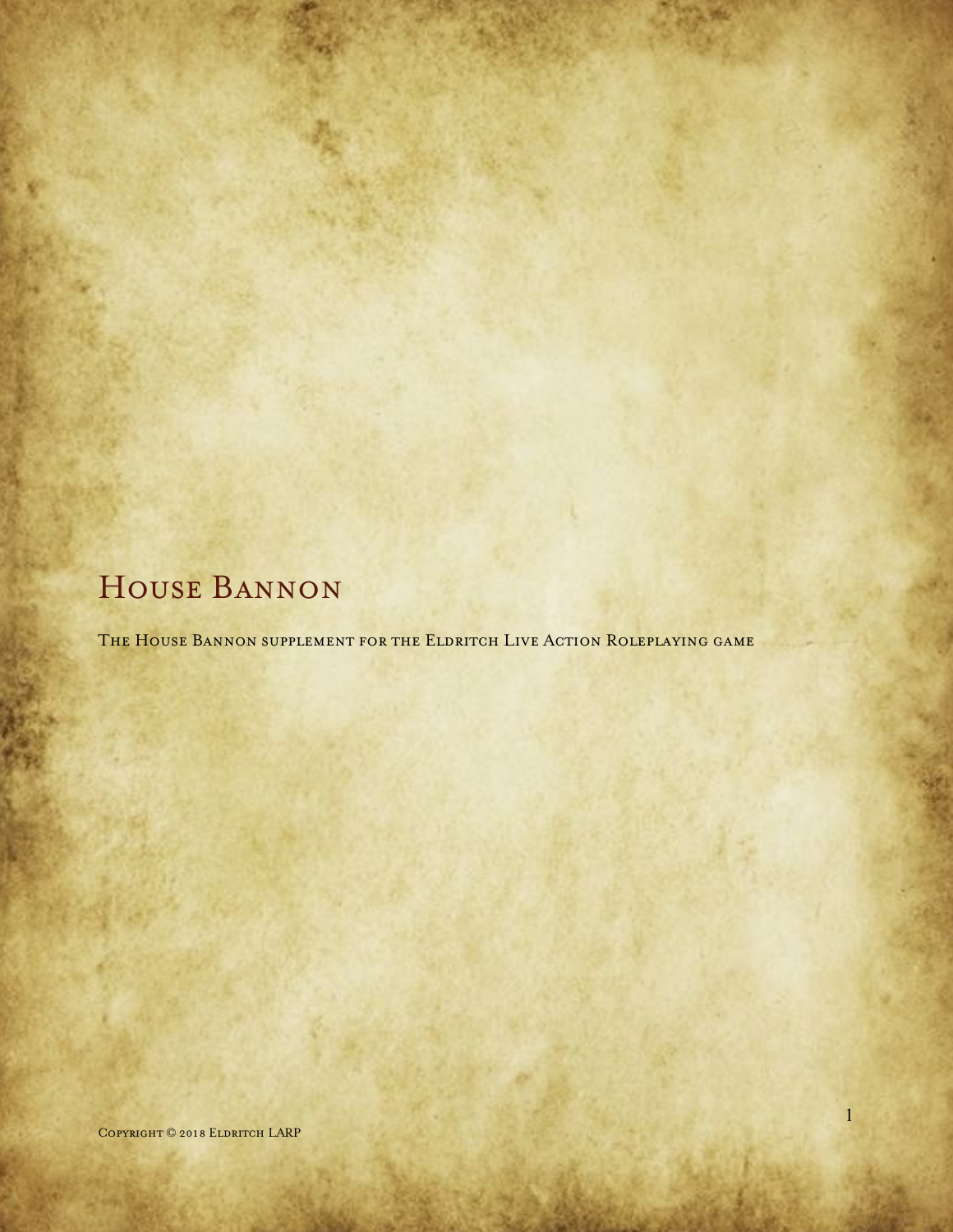The ELDRITCH Live Action Roleplaying game is a lovingly crafted work of fiction created by John Kozar, Faye Ferguson, and Spencer McGhin, with additional input from, and content created by Megan Durham, Jessica Sills, Thomas Marshbanks, Galen Hall, and Joe Meyer. Special thanks to Lehanna Allen, Carl Holzbog, and anyone else who ever listened to us prattle on about the project. Thanks to everyone who helped to make this strange dream a reality.

A very special thank you to our Kickstarter backers: Jillian Bendixen, David Paul, Charles Cadwallader, Sam Fitterman, Megan Durham, Todd Branch, Jospeh Walterbach, Mark Cockerham, Edward Febish, Aaron Alberg, Talieson C. Solmon, Josh Fryer, Alex Gardipe, Adrian Lippy, Chris Pozsgai, Tony Davis, Amanda Pink, Mario Medina, Sarah Robicheau, Josh Dillard, Jeff Kramer, Thomas McFarland, Stephan Empson, Alexander West, Jenna Montgomery, Erika Shaffer, Kathy Empson, Kerry Beckett, Kevin Bryan, Gabriel Taylor, David Hollingsworth, Joseph Klas, Nick Reno, Jen Coghill, Edite Forman, Will Bishop, Phillip Brown, Daniel Slentz, Russ Skurski, Tony DeFrancisco, Mark Butler, Cefyn Shryock, Sethron Bowman, Marc Schiermeier, Elyssa Lind, Jenna Jennings, James Yarton, Julie Laccarino, Luke Barker, Mae Empson, Cass McQueen, and Peter Whale.

All art by William Weird, Mel De Carvalho

Art direction by Spencer McGhin and John Kozar.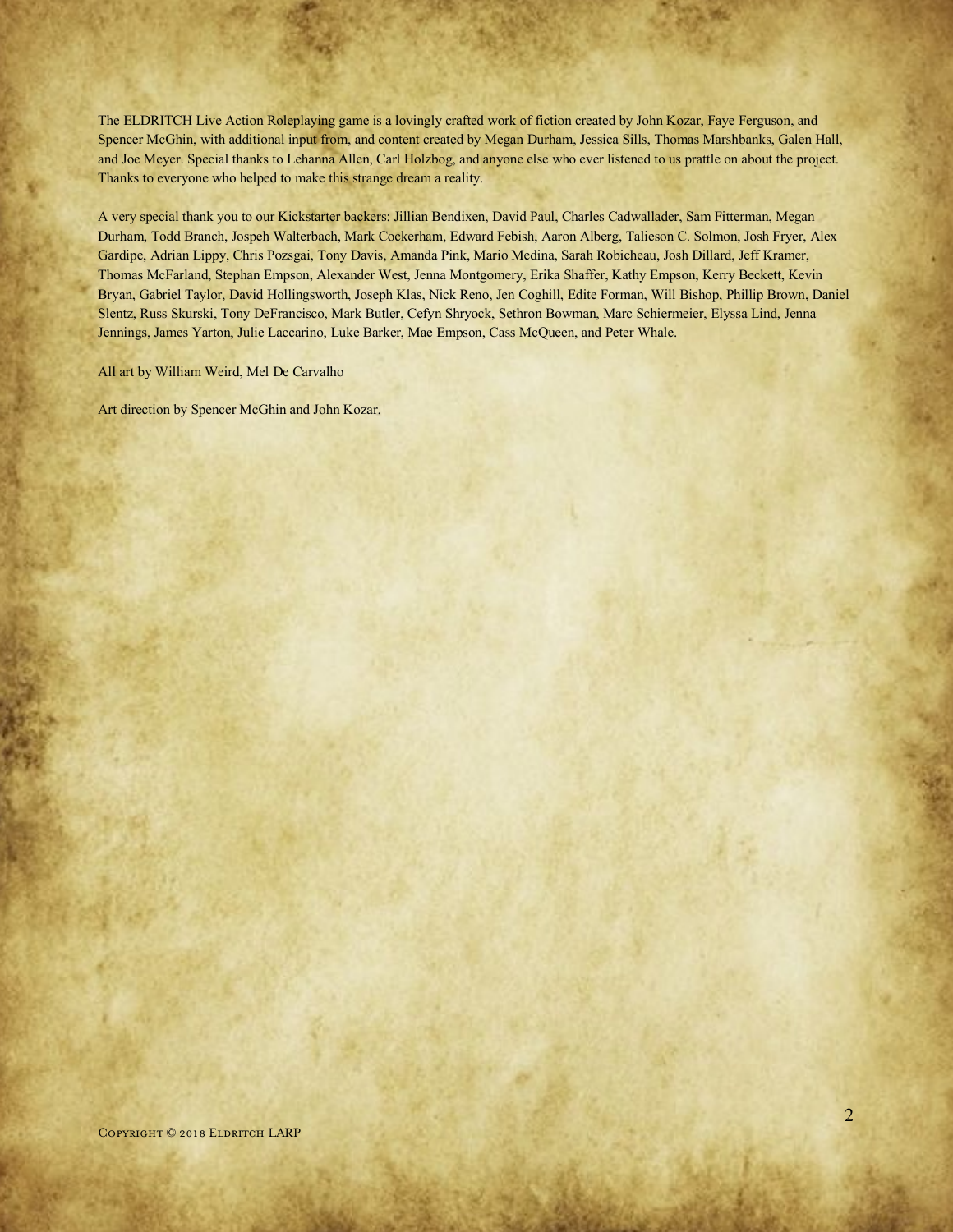# House Bannon Welcome to Arnesse…

Eight great houses vie for control amidst a world in ruin after centruies of conflict and war. Ancient institutions scheme amongst the rulership of the land for their own small piece of the empire. This is the world of Eldritch. With this guide, you hold the key the gates of a world rife with bitter conflict, political turmoil, and mysteries both arcane and unseen. Ancient alliances are broken as quickly as they are forged. Lines are blurred between ally and enemy. Heroes are found in the most unlikely of places. The world is awakening anew. Where will you find your place in this forgotten dream?

# Using This Guide

The player supplements for Eldritch are intended to provide detail information beyond that which is known to the general player population. All information in this guide is to be taken as in-play information, known by you and others in your corresponding faction. You may over the course of Eldritch events discover new information that corresponds to your faction, however you will be able to share this information as you wish.

# **SUMMARY**

**CREED** "Never Yield"

**CASTLE** Caer Cadwyn

PROTECTORATE The Sovereignlands

#### Major Family Members and House Figures Giles Bannon II

His Majesty, Giles Bannon II, King of the Ardan, Lord Sovereign of the Seven Protectorates and Defender of the Vale

Age: 31

King Giles II is the King of Arnesse and sovereign of the Seven Protectorates. Giles II is brilliant and idealistic, a true visionary that wants the best future for his kingdom. Giles became obsessed with the Aurorym prophecy at an early age and it is said that he speaks often of some unknown doom that is coming to the land. It was this that led him to embrace the Aurorym faith and take a lady of house Blayne as his wife when he ascended to the throne. Over time it has become clear that Giles II genuinely believes in the power of the Aurorym and the teachings of Magnus. He has also spoken often of having visions that the world is in the midst of a great change and that his people need to change to survive it. While the King has not yet named the Aurorym faith as the official religion of the realm, some say he is merely waiting for the right time. Giles is an extremely moral individual that enforces his puritanical worldview on others in a way that is often despotic. While his advisors have done a good job at hiding it, the Grand Court is well aware that the king sees threats everywhere. While some of these have been real dangers, more than a few have found themselves arrested and even executed for plots and moral transgressions that had little basis in fact. Giles' paranoia and high intelligence make him extremely dangerous and even more unpredictable. It has also made it exceedingly difficult for his enemies to get enough of an edge to remove the King from power.

#### Aline Bannon

Her Majesty, Aline Bannon, Queen of the Ardan, Queen of Flowers Age: 30

Aline Bannon is the daughter of the Lord Paragon of House Blayne, Frederick Blayne. She is considered very beautiful, but unlike her husband, Giles II, she is neither very bright nor very political. Due to her great affection for flowers, Aline is known to many as the Queen of Flowers. Floral patterns are commonly part of any garb she wears and she frequently demands flower petals be thrown during royal processions. The Queen also insists on flowers being prominent in decor both in the palace and any places she stay or visits. Queen Aline is known to be a very moral person and even a bit naive in the ways of the world. Unlike Giles, she is well loved by all who know her and is frequently seen giving charity to the less fortunate and needy of Arnesse. In Court, she is often a champion of the downtrodden and those without a voice, which has led to no end to conflicts between her and other Bannon nobles, including the King. Despite her innocence and lack of political experience, the Queen has become quite strong willed during her decade in Highcourt and many nobles in the Grand Court have found out, much to their dismay, that she is no pushover when it comes to fighting for whatever she believes in.

#### Charles Bannon

His Grace, Charles Bannon, Lord Paragon of the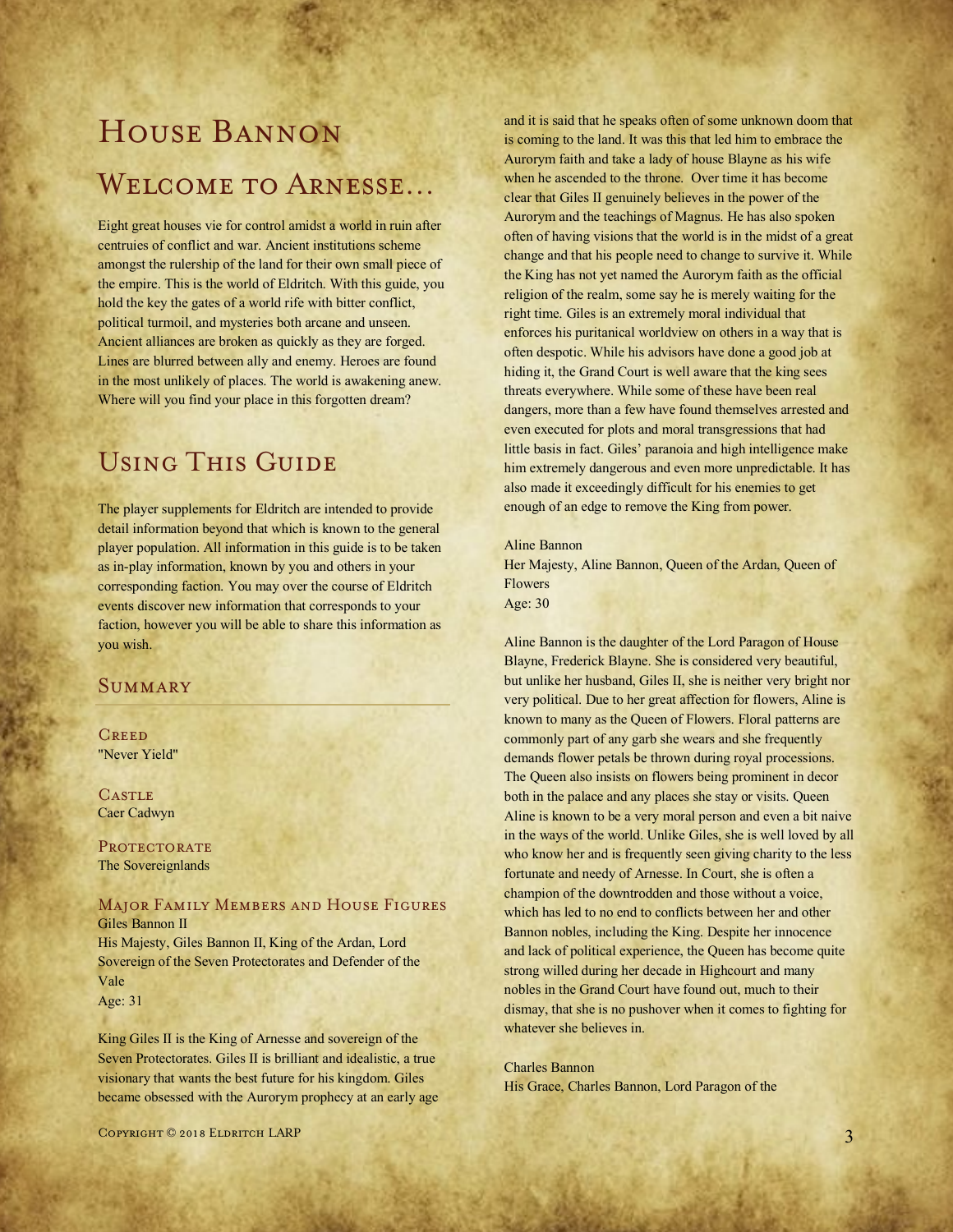Sovereignlands and Warden of the West Age: 55

Charles Bannon is Lord Paragon of the Sovereignlands and the head of House Bannon. He is the Uncle of Giles II and brother of his father King Giles I. Lord Charles was known to have fought against King Giles II at the battle of Lanton and by all accounts should have died a traitor. The King, at the behest of his Queen, showed Lord Charles mercy in the hopes that he could persuade the other Bannon Lords loyal to Giles I to bend the knee to Giles II. Lord Charles was able to do this and thus earned a place in Giles II's court. Since then he has been placed in charge of House Bannon's affairs in the Sovereignlands and proven himself loyal to his nephew. From all accounts, Lord Charles is the penultimate elder statesmen and patriarch of his family. He supports the House Bannon without question and is often the arbiter of disputes among others in his bloodline. Due to the fact that the Lord Paragon has not converted to the Aurorym faith there are rumors that he is in fact the leader of a faction that seeks to oppose the King's attempts to spread the religion throughout Arnesse. To date, Lord Charles has vehemently denied that any rift exists within House Bannon and that even if there was, he would see those disloyal to the Crown brought to justice. By all accounts, Lord Paragon Charles is a master politician and does a superb job of managing the affairs of the Bannon's lands. If he had a flaw it was that the Charles seems to have an overwhelming need for perfection in all things. The growing level of division caused by the Aurorym faith and their expanding presence in the Sovereignlands threatens to upset the perfectly laid structures and plans he has for the Bannon family.

Emma Hale, Formerly Emma Bannon Lady Hale, Lady of Grimfrost Age: 28

Lady Emma Hale is the half sister of Giles II, daughter of Queen Elysande, the wife of Giles I executed for adultery. She is married to the Lord Paragon of House Hale, Talbot Hale and she has four children by him. From an early age, she went to join Giles II in the North and has lived there most of her life. It was Giles II that arranged her marriage to Lord Talbot as a way to affirm alliances between Hale and Bannon. In the years since Giles II took the throne, Emma has grown more and more distant from him and the throne and has not been seen in the South for over five years now. Considering the rising concerns that the Hales may have begun to turn on their old alliances, some fear that the Lady Emma may either be in danger herself or that she is complicit to what is going on. There is no doubt that she harbored some level of

resentment toward the death of her Mother, but she has always shown herself to be loyal to the Crown. Lady Emma is wiley and smart like her brother and shares his penchant for seeing threats all around her. In the years since the Lady of Grimfrost took the seat with her husband, the Winter Court has become a place rife with political intrigue and suspicion.

Jocelyn Corveaux, formerly Jocelyn Bannon Lady of the Crossing Age: 30

Lady Jocelyn Corveaux is the daughter of Lord Paragon Charles Bannon, the sister of Ser Blake Bannon, and the wife of the Lord of King's Crossing, Lord Garamond Corveaux. Lady Jocelyn is much like her father and even more so than her husband, is a master at the art of politics. King's Crossing is a huge, thriving city that is the hub of trade for nearly the entire kingdom. Reports are that Lord Garamond is struggling with managing King's Crossing and that the Lady Jocelyn is heavily involved in helping him. Those who work with her find that she is demanding, stern, but fair to all who show loyalty. Much as her father relentlessly seeks perfection, she shows a singular focus on tasks and work that many times crosses into obsession. It is said that to be the focus of her attentions can be either very good or very bad. With her as Lady of the Crossing and Lord Charles in the seat of Lord Paragon of the Sovereignlands, both the Bannons and the Cirque have made a great deal of money in taxes, tariffs, and trade along the Vermilion and Aurean Roads. It is also said that Lord Garamond, certainly with the encouragement of his wife, has his eye on the seat of the aging Lord Paragon Desmond Coveaux, who's sickly daughter may not long live and his son, a knight, could very well lose his life in battle.

## Blake Bannon

Sir Blake Bannon, Knight Master of the Ordo Rosarius Age: 25

Sir Blake Bannon is Cousin to Giles II, son of Lord Paragon, Charles Bannon, and sister of the Lady of the Crossing, Jocelyn Corveaux. Sir Blake is currently the head of House Bannon's armies and a fine knight in his own right. He trained under Lady Victoria Holt and is a fine swordsman and regarded as an even finer man. He is not political like his father and his sister, but he is a great leader of men. From all anyone can see, his men love him and he's a knight carved from the very essence of chivalric code. Sir Blake cuts a handsome figure and is also unmarried, making him one of the most eligible bachelors in Arnesse. He is said to have very few rivals or enemies, but his failure to convert to the Aurorym is said to have hurt his standing in the eyes of the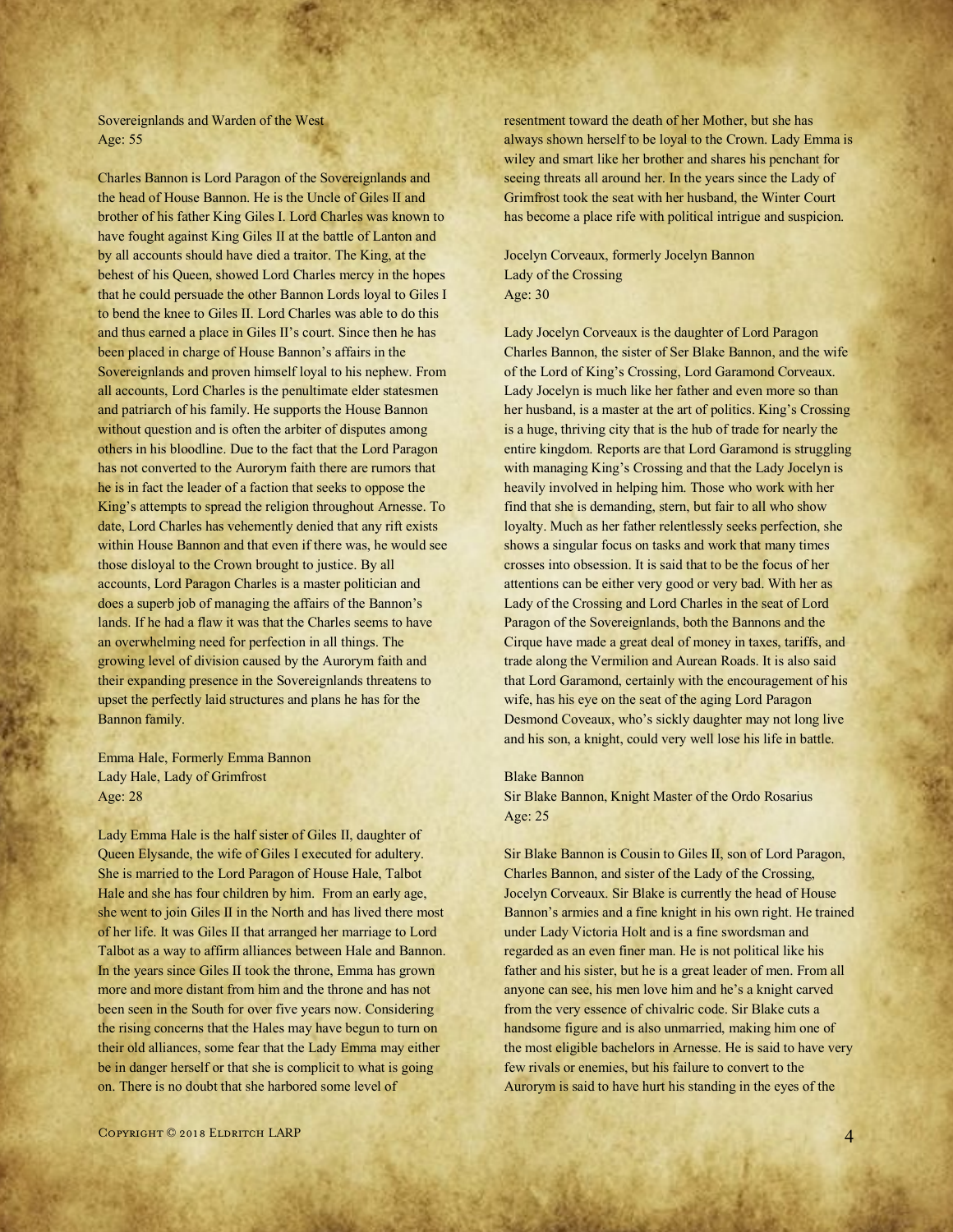King. It is rumored that Arthur Bannon, Lord of Coventry, seeks to replace him as commander of Bannon's military. Lord Arthur was over Sir Blake to put down Alion Cornwall's armed rebellion at Lanton. The Lord of Coventry's overwhelming victory has fueled rumors that it is only a matter of time before the Knight Master is replaced as commander of the army.

#### **Honorius**

Master Honorius, Archmagister of the Apotheca Age: 42

Honorius was born Stephen Bannon, the cousin of Lord Arthur Bannon of Coventry. From an early age, with few options to ever inherit, he joined the Apotheca and has been a Magister in service to the order for the better part of twenty years. Given House Bannon's general stance on the Apotheca, it would make sense that the one chosen by the King would be someone from their own blood. From all that anyone can tell, Honorius is an honest and forthright individual whose knowledge of the history of the world, specifically the history of the noble houses, is almost unparallelled. He serves as the personal historian, librarian, and physician to the royal family. Honorius has also converted to the Aurorym faith and was recently promoted to the rank of Archmagister. It is said that with the King's favor, Honorius' star is on the rise and that he is destined to join the Apotheca's Inner Council as soon as a seat becomes available.

#### Cabal of the Veiled Tower

Iriel

Reverend Mother of the Fayne Moirai Age: 41

The Veiled Tower cabal has served the House Bannon for almost twenty years. The cabal is led by Reverend Mother Iriel, a woman as beautiful as she is mysterious. Little is known about her save that she is certainly a Sister of the Eyes for there is little she does not seem to know. There are rumors that the Reverend Mother runs a spy network that gathers information from all corners of the Kingdom but has particularly keen eyes in and around Highcourt and the Sovereignlands. Iriel is also the head of the Fayne Moirai who serve the households of the Bannon family and their vassals. While the tasks of coordinating her order's affairs and training often take her far afield from the capital, she is a regular at the Grand Court and considered by most to be extremely formidable. The decline of the Fayne Moirai's

influence in the Grand Court in the last few years has put Iriel increasingly on the outside, but the wise know better than to underestimate her or think she is without a plan.

Desma Mother of the Fayne Moirai Age: 35

Mother Desma is a Sister of the Shears and it is rare that any member of the Cabal of the Veiled Tower is seen in public without her present. She is still regularly in the company of the King and the Queen or other important Bannon leaders as a bodyguard or escort. Mother Desma does not talk often and some say that she's a mute or taken a vow of silence. It is rare that she fights, but the few times she has been drawn to blows, it is clear she is a master of the Wylding Hand. With her bare hands, Desma fought the swordmaster Lady Victoria Holt to a standstill and has taken on three armed and armored knights and won, killing all of them in seconds. Desma is surprisingly small in stature, barely standing at five foot three inches. She keeps her dark black hair cut very short and her demeanor is dour to say the least. It is a running jest in Highcourt that a writ of lordship will be granted to anyone can make Mother Desma smile,

Amara Mother of the Fayne Moirai Age: 38

Mother Amara is the most mysterious of the Cabal of the Veiled Tower and that is almost certainly because she is a Sister of Fate. Though she is not used often these days, it is actually Mother Amara whom many of the the nobles of Bannon use most often to consult the Fates. Rumors about this has caused friction between her and Reverend Mother Tessia, the Fayne who sits on the King's Council, who is also a Sister of Fates and feels it is she who should be chosen for these things. Amara was once said to be a beautiful woman, but some horrible accident or injury has scarred her. She speaks in a bit of a raspy voice and hides herself in a veil and heavy robes. Amara used to make her home at the Grand Court, but since the Fayne have been less welcome of late, she has taken up residence in Caer Cadwyn with the Lord Paragon Charles Bannon. There is a rumor that Lord Charles has taken her as a lover and that together they consult the Fates as to how best to deal with King Giles II and rise of the Aurorym faith.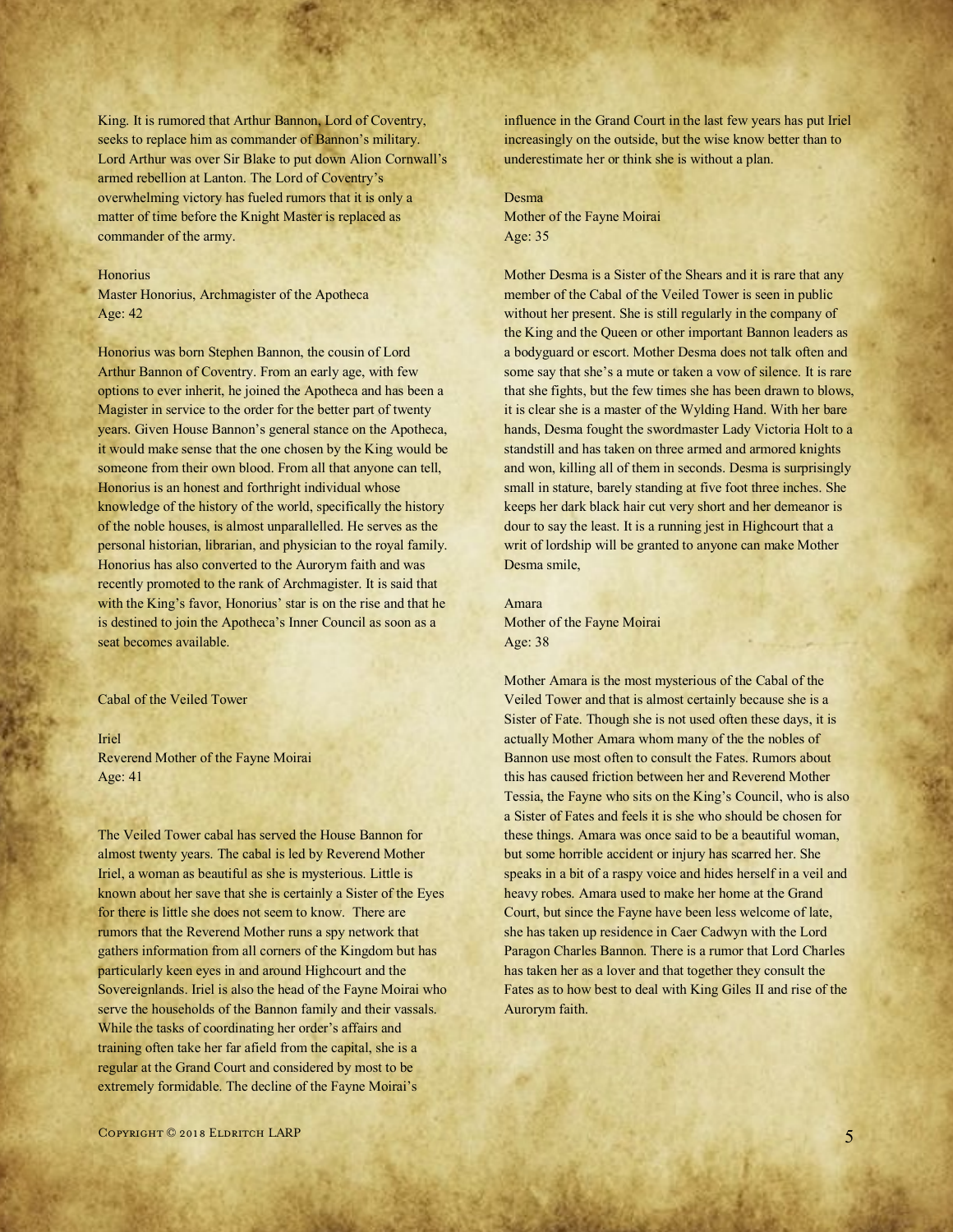# **HISTORY**

The following section details that common historical information known to the members of the faction. While there is certainly more history to the faction, it will need to be discovered via the proper in-game channels.

# The Great War - 441 A.S. – 451 A.S.

House Bannon had been a powerful force in the rulership of Arnesse long before the Great War. Myth and legend have named the Bannons as the rightful rulers of Arnesse and despite the dubious authenticity of some of the stories, they have used these tales to gain power and influence over the centuries. All members of House Bannon know the tale of the monarchy's founding, of the First King, Edric Bannon I. That In 440 A.S., the Magistrat Council, the rulers of Arnesse, was rocked by a massive explosion, killing most of their number. It was discovered that this tragedy was perpetrated by radical members of the Eldra faith, worshippers of the Old Gods, who sought to destabilize the government and end the restrictions that had been placed on their dangerous religious practices.

Prime Consul Edric Bannon, the leader of the Magistrat, survived the explosion and moved quickly to declare martial law as well as passing the Faith Separation Act to forbid the practice of religion of any kind in Arnesse. By 441 A.S. Prime Consul Edric had rallied five houses, Bannon, Castellan, Hale, Rourke, and Richter to join him in destroying the Eldra Gods. Using immensely powerful magic, they bound these immortals to physical form and killed them with mighty enchanted weaponry. Fundamentally disagreeing with the cause to slay the Gods, House Athan, the ancestors of House Innis, join with House Aragon, and rose to stop Bannon's army. House Athan is soundly defeated by the forces of House Richter and Hale in the Battle of Thornwood. Shortly after, House Aragon is forced to retreat by a Bannons and Castellan army armed with terrible siege weapons that decimate their dragons at the Battle of Redwick. Within a year the victorious army led by Lord Edric Bannon had destroyed all the Old Gods of the Eldra.

In reward for his glorious victory, Edric Bannon was to be crowned as King of Arnesse, supported by all the great houses as the rightful ruler. During his coronation, Edric's reign was cut short as he was murdered by assassins from Houses Aragon and Athan. Lord Edric's daughter, his heir Lady Catherine, is coronated Queen Catherine Bannon I. Her retribution against those who killed her father would plunge the land into civil war for the next eight years. Seeking revenge for the death of their King, the forces of Bannon,

Castellan, and Richter attack Thornwood, and during the Second Battle of Thornwood, decimate House Athan. Seeking to liberate House Athan, Houses Rourke and Aragon attack the Midlands and destroy House Castellan, killing the entire family. House Bannon, Richter, and Hale meet the Aragons and the Rourkes at Belburn and crush them in battle. In retribution for the death of her father, Catherine orders four thousand prisoners of war crucified every quarter mile along the Vermillion Road from Belburn to Highcourt. From that day forward she is known as the Crimson Queen. Both the Aragon and Rourke retreat to their homelands, but Thornwood is occupied by the forces of House Bannon in a period known as the Bitter Harvest.

It is in the last days of the Great War, House Aragon, House Athan, and House Rourke, desperate to win against insurmountable odds, summon incredible magics that bring about the Eldritch Cataclysm. Arnesse is plunged into a dark age and the land descends into chaos.

#### The Age of Kings - 451 A.S. – 760 A.S.

House Bannon takes leadership of a land in crisis during the Age of Kings. Magic formed a basis of society in Arnesse and in the wake of the Eldritch Cataclysm without it, the people were lost. Many nobles took this disorder as a chance to betray their oaths and attempt to seize power over the land. The first decade of the Age of Kings was marked by constant strife in the newly formed monarchy. Queen Catherine rises as a mighty ruler who capably manages her remaining vassals to defend the throne. Some nobles come willingly, others come at a price, and still others only come at the point of a sword. Those who would speak ill of House Bannon would come to call Queen Catherine's methods as cruel and even tyrannical, but there are few who challenge the fact that she was one of the greatest monarchs to have ever lived. By the time Queen Catherine's son Edric II takes power in 497, the lands from the Thornwood to the Midlands have been brought to heel.

Edric II marries a noblewoman of House Hale, Thyra, and while his reign is also marked by a great deal of strife and war, he manages to bring Everfrost under the control of the crown. He rules unto 515 A.S. when his son Richard I takes the throne. Richard proves to be equally as capable as his grandmother as a warrior but also a master at diplomacy and administration. He divides the Kingdom into Protectorates and establishes the position of Lord Paragon. Richard I made several sweeping revisions to the law, including the standardization of taxes and better treatment for Commonfolk. He formed the King's Council to advise the monarch and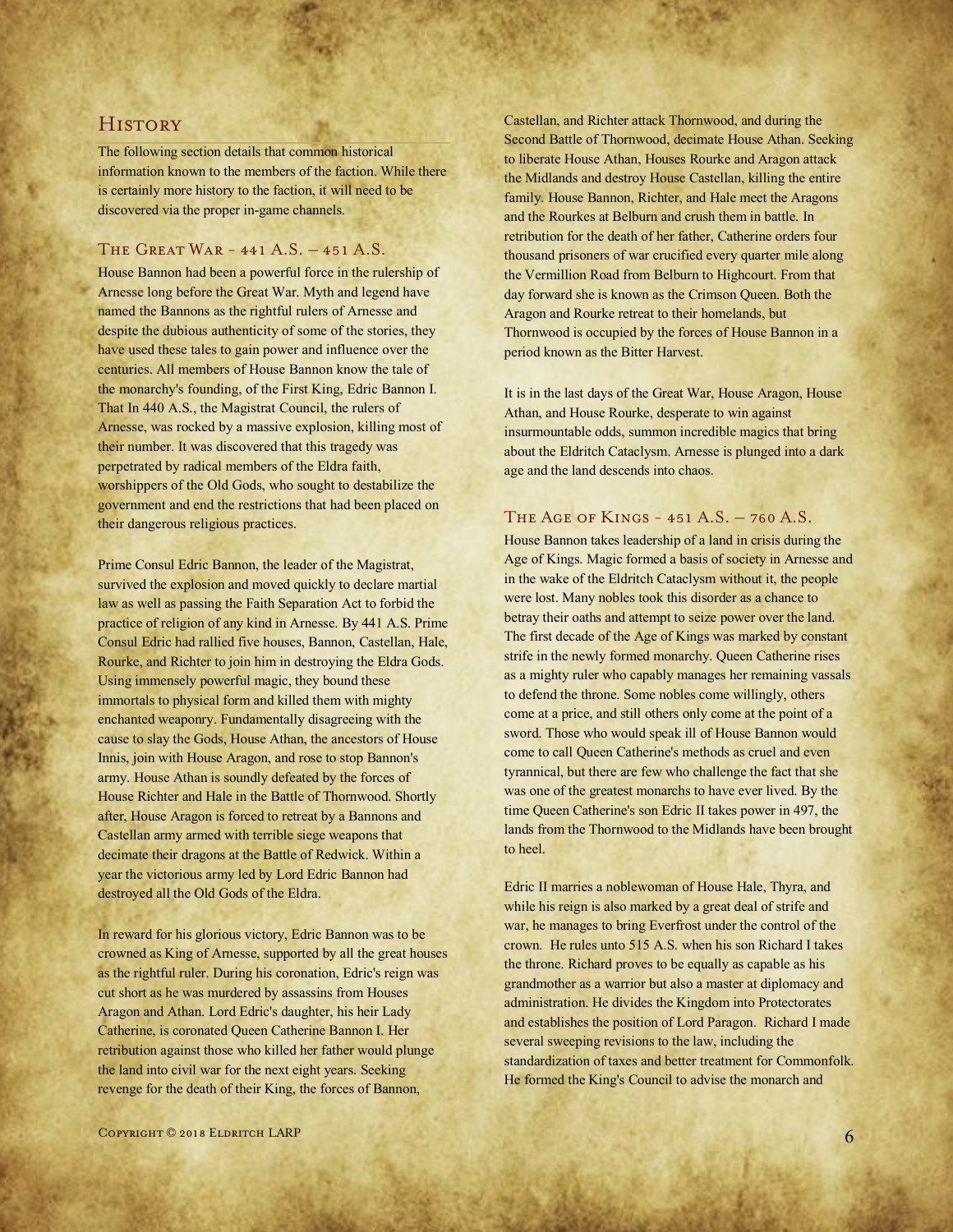created Kingdom's treasury, the Royal Exchequer. He empowered both the Grand Bank and the Cirque to have more control over trade and banking. If there was a monarch who was made the Kingdom into what it is today, it was Richard Bannon I.

The reign of Richard I's son, Richard II, was marked by a time of civil war and unrest. The treacherous snakes of House Aragon reveal their plan to take the Throne and, stirred by a thirst for revenge, invaded the Sovereignlands. In 610 A.S. Led by the self proclaimed God King, Hector Aragon, they manage to find disloyal members of House Corveaux to form an alliance with. At the same time, a new faith rises in the Midlands, driven by a man named Magnus Blayne. When Richard II rightly orders Blayne's execution in 609 for insurrection, his fanatical followers manage to assassinate the King. His brother James is coronated King James I shortly after but reigns for only a year. James I calls for his allies to support him in war and many do not respond. King James and his troops fight valiantly, but he is defeated at Caddock Tor. Hector's son Roland is crowned the first non-Bannon monarch in the history of the Kingdom, King Roland I. He makes several sweeping reformations to Arnesse including reversing the ban on worship that was put in place by Queen Catherine. King Roland also restores the remnants of House Athan to good standing and gave them land. They rename themselves House Innis, rulers of the Protectorate of the Northern Reaches. He also raises House Ulster, a rebellious vassal of Corveaux loyal to the teachings of Magnus Blayne and the Aurorym, to a great house under the name House Blayne.

As expected, the rule of House Aragon is short as Roland's son Doran Aragon is murdered at his wedding shortly after his coronation, supposedly by Rourke brigands. The son of King James I, Richard, is crowned King Richard III and marries Helena Richter. The couple fail to have children and King Richard adopts John Bannon of Caer Dorston as his heir. Though rumours abound that their failure to have children is due to a loveless marriage, they have a son, Edwin. When Richard III dies to illness John and Edwin spend the next decade in a conflict known as the Brother's War to determine who will rule. With the aid of House Richter and Rourke, Edwin is able to best his brother and is crowned King Edwin I in 673 A.S. King Edwin takes a Bannon bride, Queen Margaery and focuses much of his almost two-decade reign on improving infrastructure in the Kingdom. He constructed edifices such as the Rose Bridge across the River Ard, the Pontus Aqueducts, and the Arelate Amphitheater in Highcourt.

King Edwin I's reign comes to an end in 692 A.S. under

suspicious circumstances. His daughter and heir, Lady Eleanor seeks the throne, but a number of rivals to her claim emerge in the form of at least four bastard children who say that King Edwin was their father as well. For the next six years Lady Eleanor fights what will come to be known as the Bastard War. She is able to defeat two of the claimants, but in an effort to resolve the dispute without further bloodshed, she offers to marry one the strongest of the remaining bastards, Lord Royce Wolf, her half brother. Despite the controversy behind their union, Queen Eleanor I is crowned in 698 A.S. and with the strength of Lord Royce's army, she is able to bring all her rivals to heel by 700 A.S., thus ending the Bastard War. Though it is widely rumored that Queen Eleanor and the newly named King Miles detest each other, a child is born from their union, Giles. King Miles had a fairly public affair with Lady Lesha Aragon, from which a son, Charles is born. King Miles accepts him as his own son and gives him a Bannon name. This action leads ultimately to a duel with a disloyal Aragonese champion that costs the King his life.

Giles comes of age in 727 A.S. and takes the crown amid a time of famine and want in the land. He spends most of his twenty five years as king improving the administrative structure of Arnesse. He would break most of the protectorates into subdivisions known as boroughs and encourage the use of local officials such as castellans and sheriffs to regulate the flow of commerce and taxes. Giles also worked to restore and improve much of the trade and commerce infrastructure within the Kingdom and encouraged an expansion of power among the guilds. More towns and cities were founded during the reign of Giles I than by all the kings for the last century. Giles took Lady Rosalind of House Bannon to be his queen and she bore him a son, Giles. Giles I also reworks much of the legal system in Arnesse, including the ability for spouses to annul their marriage. Rumors of malcontent between he and Queen Rosalind become reality when he annuls their marriage. She and her son flee North, there to take residence with House Hale.

King Giles I declares his intent to marry Lady Elysande of House Corveaux 734 and the Queen bears Giles a second child, Emma. But by 742 rumors of Elysande's infidelity to the King force him to take action. She is tried and found guilty of adultery and put to death. Queen Elysande's cousin, Alice, comforts the King and they soon fall in love. He weds her in 743 but she dies less than a year later in childbirth. Struck by grief, the King's health begins to fade. It is during this time that he takes more serious action against the rise of the Aurorym faith. It is said that King Giles I has a vision that the Aurorym will lead to the ultimate demise of the Kingdom of Arnesse and he tries to place a series of restrictions on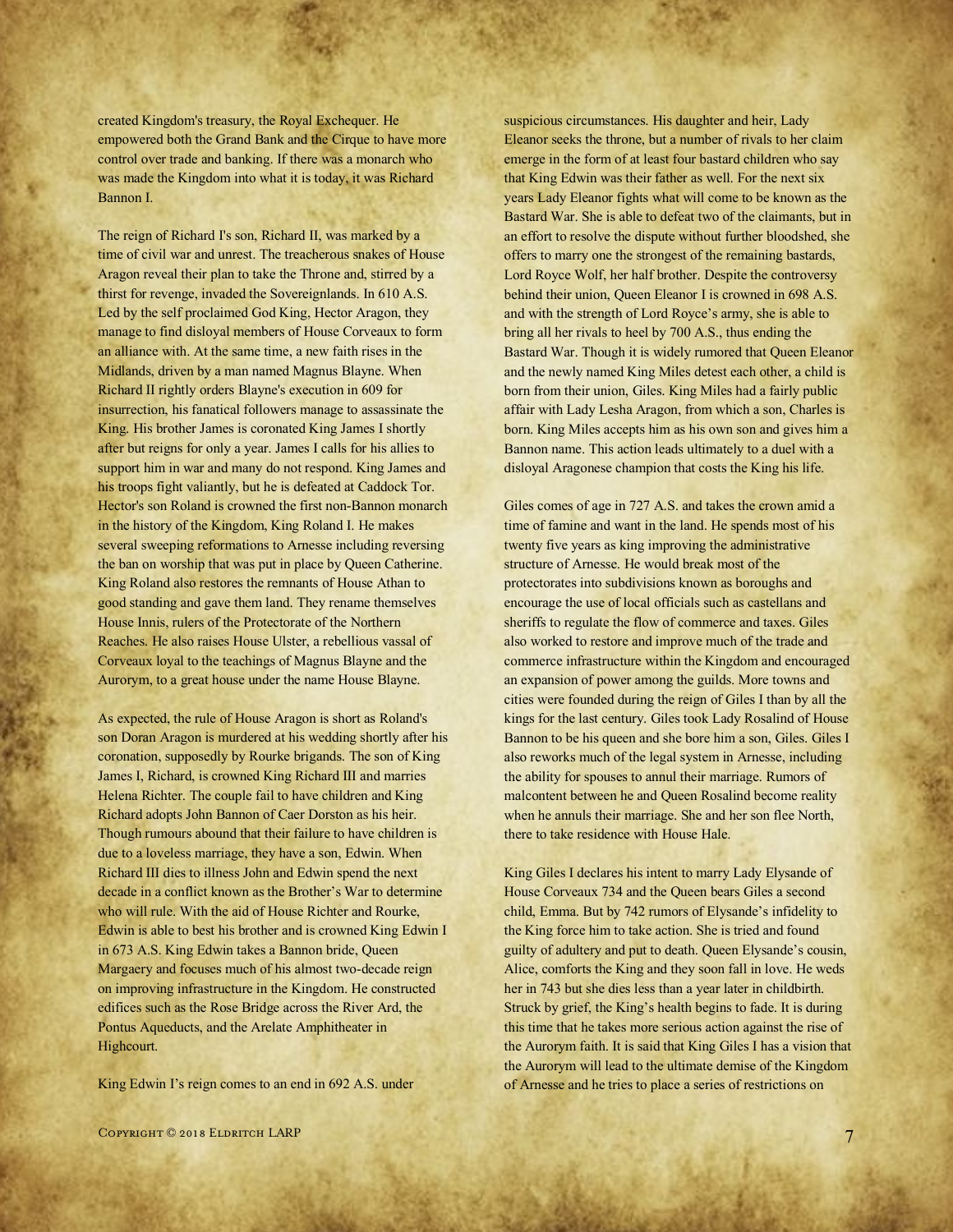religion once again. This causes unrest among much of the populace and when he takes Lady Maeve Innis as his bride in 748, rumors spread that she has bewitched him to turn him against the Aurorym.

When Queen Maeve is announced to be with child in 750, the fear of an Innis heir to the throne fuels the rumors that the King and Queen are both involved in witchcraft. These rumors are further fanned by his son, Giles, who, unbeknownst to his father, has converted to the Aurorym faith. In secret, Giles gathers troops from House Blayne, House Hale, and rebellious factions within House Bannon to march on Highcourt. Giles meets his son on the field of battle at Lanton and is defeated soundly. The King and Queen are taken captive and put on trial for witchcraft. Supposedly during the conflict, Maeve bears the child who comes to be known as the "Witch Prince" Reynard. Maeve tries to have the child secreted away, but he is hunted down and killed by Knights of the Five Towers. King Giles and Queen Maeve are both found guilty of witchcraft and burned alive for their crimes. Some say that it was less Giles' involvement in any kind of sorcerery and more the string of broken alliances and oaths in pursuit of the love that caused his undoing. His son is crowned King Giles II in 751 A.S. Giles II promptly cements his alliance with House Blayne by marrying the beautiful Aline, daughter of Lord Frederick Blayne. The King also grants a portion of the Midlands known as The Troth to House Blayne as the Hearthlands Protectorate.

#### The Present

King Giles II has sat on the throne of Arnesse for twelve years. In that time he has proven to be a capable ruler but his relentless focus on faith and morality threaten much of what the Bannons have worked three centuries to create. While King Giles has stopped short of making the Aurorym faith the official religion of Arnesse, many feel that it is only a matter of time before he does. Some have blamed his wife, Aline, House Blayne, or even the Aurorym itself, but from all accounts, Giles is acting of a sound mind and genuinely seems to believe in the faith.

Giles is a brilliant strategist but he has neglected to attend to many of the diplomatic duties of a King and as a result House Bannon's relations with the other Great Houses have grown more distant. Even traditional allies such as House Corveaux and House Hale are seen less frequently at court; rumors persist that their the relations have soured of late. Traditional threats to the throne like House Aragon and House Innis have grown quiet and there is a very real concern they are plotting something.

King Giles has been one of the most divisive monarchs in the history of the Kingdom. He brings to him those who are loyal to the Aurorym faith, creating a seat on the King's Council, the Lord Patriarch, for a priest. He is regularly seen the company of priests and commanded that all his immediate household and retainers convert. This has created a growing division within the ranks of House Bannon. On one side is King Giles and those who support the growing faith. On the other are those Bannons who have chosen to not convert. Rumors in the house are circulating that not a few of the latter faction view Giles' actions and rulership as a threat to House Bannon and that there are plans to do something about it. This sentiment was only exacerbated when in 760 the King passed an addendum to the law that made certain moral transgressions illegal and punishable. The decree has been met with extremely mixed feelings Kingdomwide and has been controversial, with some nobles even refusing to enforce it within their realms.

The Lord Paragon of House Bannon is Charles Bannon, the bastard son of King Miles I. Charles Bannon sided with King Giles I when Giles II rose to challenge him but was shown mercy by the King in exchange for helping to reunite the Bannon nobility under their new king. The Lord Paragon is considered to be Bannon's patriarch and for all intents he is the penultimate elder statesman. Charles also has not converted to the Aurorym faith and this has done nothing but fuel wild rumors that he may in fact be the leader of the faction in opposition to the King's desire to grow the strength and influence of the Aurorym. Lord Charles has shown no signs that this is true and is for all that anyone can see or has been told, he is completely devoted to both his family and the King.

King Giles' focus on affairs of faith and morality has not just cost the Kingdom diplomatically but many of the hard won changes put into place by his father Giles I in areas of trade and commerce have been forgotten or left by the wayside. This has caused a general decline in the prosperity of the realm and while times are not desperate yet, there are many who fear that they will be soon. In the wake of the monarch's neglect of these things, guilds like the Cirque and the Apotheca have stepped in and as a result, grown in strength. There have been instances of both those groups challenging the authority of nobles of late and members of House Bannon are eager to find a way to bring them to heel.

Among the family a rumor has also begun to spread. It was said to have been a portent, given by the Fayne Moirai, which stated that a darkness was growing in the land that would shake the very foundations of House Bannon and perhaps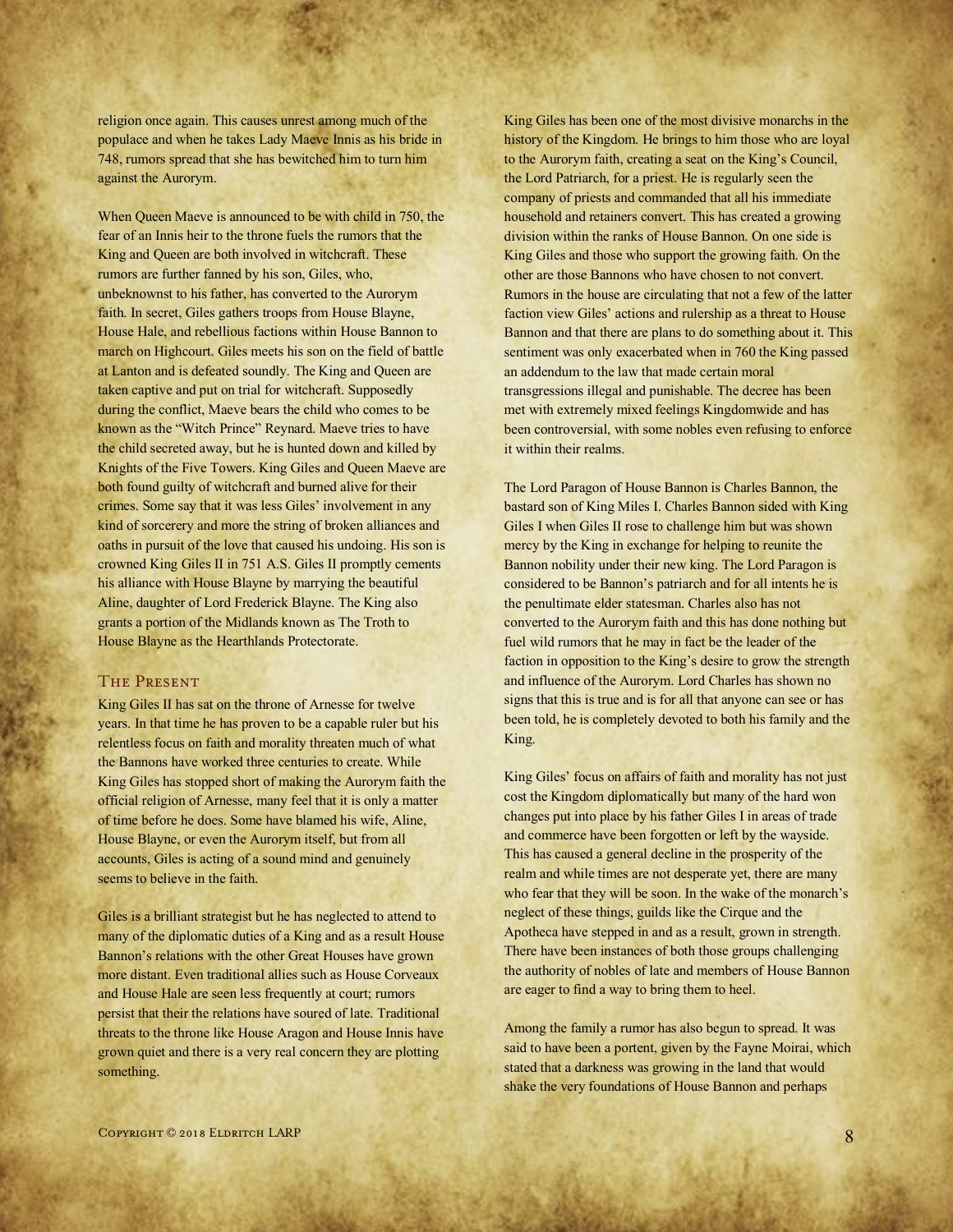even bring it's noble line to an end. In response, the King has begun to look first within his own house in fear that there are those who were disloyal. This paranoia has spread throughout the entire family and everyone is taking great care in who they trust. While there have been no arrests yet, some feel it is only a matter of time before that happens. The King has scattered scouts to the four corners of Arnesse to find any information on the darkness. The disappearance of Ser Ewan Bannon and the discovery of this new land known as the Annwyn has led many to speculate that they may be linked to the dark prophecy.

# The Orders of Bannon

# ORDO ROSARIUS



Legend tells that the Ordo Rosarius were once a knight order in the service to the ancient noble house of Castellan, rulers of the Midlands in ages past. The Rosarius are, in true form to their legacy, commensurate knights paragon; noble, gracious, and extremely capable in combat, specifically small group engagements. They train extensively in the use of shields to defend a charge but are also considered among the finest duelists in the realm. Often, when their charge is challenged to a duel, it falls to them to face that challenger on the field. The Order of the Rose wears a distinctive, rose-red lacquered plate armor with golden leaves in filigree. Their heraldry is that of a golden rose wrapped in emerald green leaves on a field of rose red. A knight of the Ordo Rosarius is entitled to wear one to five roses upon their personal heraldry and coat of arms, depending on rank. The Order is small, consisting of several hundred highly trained knights that operate mostly in or around Highcourt. Few nobles of House Bannon go anywhere without several Ordo Rosarius escorts close at hand and the King has a squad of one hundred Knights of the Rose that serve as his personal guard.

Life in House Bannon's courts have changed the Ordo Rosarius over the years. They've been forced to sacrifice many of their high-minded chivalric values in the name of their new Bannon lieges, yet have not abandoned them entirely. In addition to a chivalric code, the Ordo Rosarius swear to defend their charge, even at the cost of their own lives. They also all take an Oath of Secrecy that they will never share what they learn or do, in the name of their Lady or Lord. This has led to situations where the Ordo Rosarius are privy to information that is potentially treacherous, treasonous, and even dishonorable. So, while a member of the Ordo Rosarius will not reveal what they know, even on pain of death, they also will not break their chivalric code on behalf of a liege. Many have walked a fine line over the years to maintain their honor and stay in the good graces of a noble. Some have privately said that the Knights of the Rose are the sole moral compass that keeps House Bannon's rulers from spiraling into total tyranny. The leader of the Ordo Rosarius is Knight Master Phillip de Barrin, widely regarded as one of the finest duelists in all the Kingdom. Sir Philip also serves as the Commander of the King's Guard in Highcourt.

#### Knights of the Five Towers



Heavily armored, well trained, and feared like few other things on the field of battle, the Knights of the Five Towers are named for the Five Towers of High Keep. At the center of Highcourt, the seat of the King and Queen is High Keep, built around a ruined tower that was once the ancient city of Thrantis. The Lords of High Keep have, since then, constructed additional towers to represent their expanding power. Today, there are five towers and these Knights are an extension of Bannon growth and dominance over the years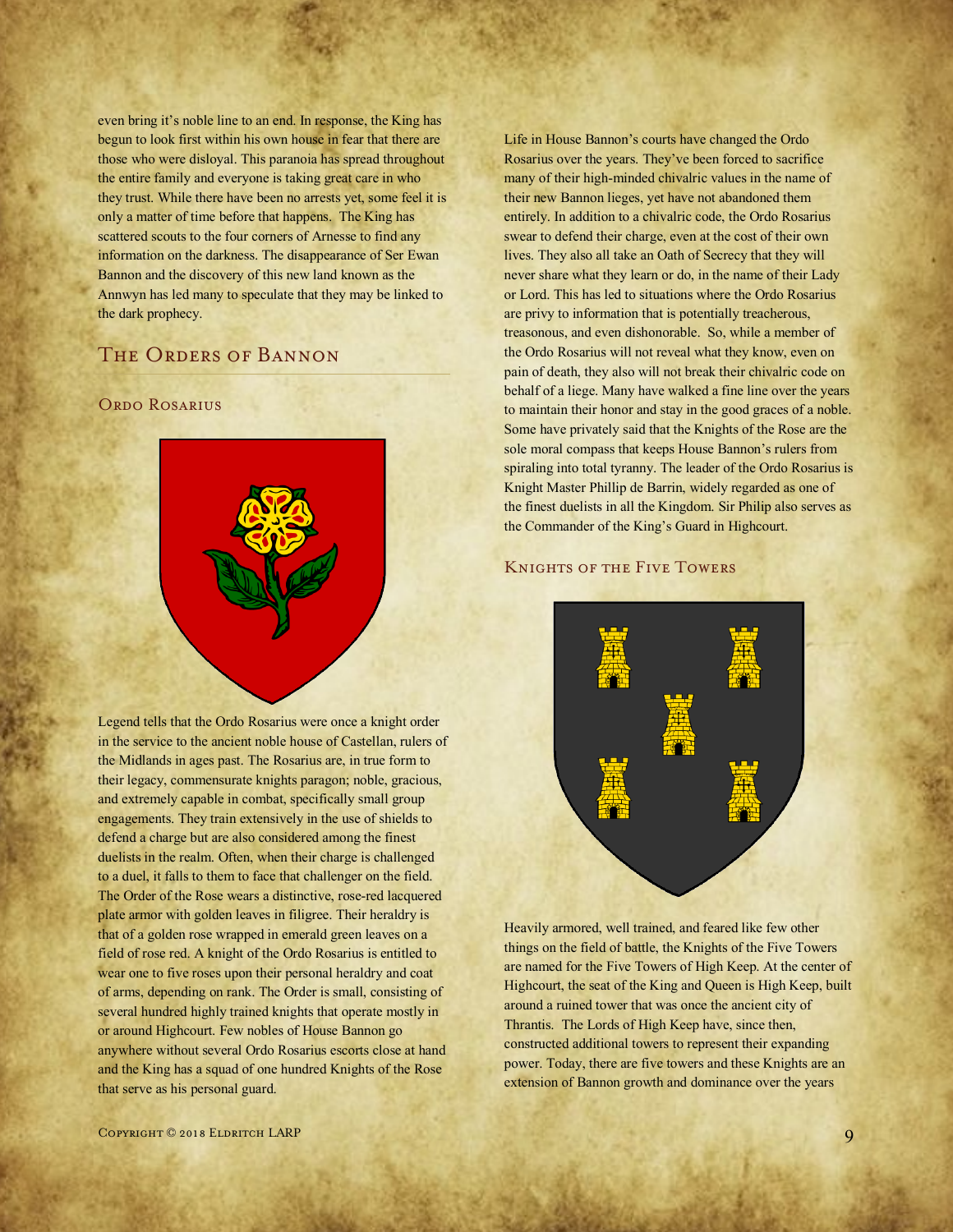they have ruled. The knights are ranked from one to five, with a Knight of the First Tower being lower rank than one of the Fifth Tower. The heraldry of this order are is five golden towers upon a blackened field. A Knight of the Five Towers is entitled to wear one to five gold towers upon their personal heraldry and coat of arms, depending on rank. The Knights of the Five Towers serve the Bannon nobles as guards and champions but are most often seen doing their liege's will on some task or mission of importance. On the battlefield, they are considered so capable in combat and so ruthless to enemies in defeat that many quit the field rather than face them in fight.

Rumors abound that the Knights of the Five Towers have a dark side and even darker purpose. They have a code, like most Knight orders, but some have whispered that they hold both a public code that espouses chivalric values and a secret code that encourages tyranny, intimidation, and murder. Their actions would certainly lend that credence as the Knights of the Five Towers are among the most brutal and murderous knights in any realm. They rarely give quarter to those who surrender to them and even the defenseless and innocent are given no respite. There is more than one tale of a village put to the sword by this order and it is well known that House Bannon uses them to keep their hands clean of acts of villainy. To better intimidate others, the Knights of the Five Towers wear black armor, decorated to look strange and monstrous and each are masters of combat, typically preferring large, two handed weapons like great swords and axes. This, coupled with the fact that they have some of the best equipment of any military force in the Kingdom, makes them terrifying to face in a fight. The leader of the Knights of the Five Towers is a beast of a man known as Viktor Krey, Lord of House Krey. Lord Viktor is massive specimen, often dressed in midnight armor with a savage wolf helm. He is known to be deadly on and off the field of battle and his cruelty serves as an example to the other knights in his command.

# Industry and Economy

The great houses of Arnesse have remained in power throughout history due in no small part to the leverage granted them by their industrial and economic influence. This section details the current state of their affairs in these realms.

#### **INDUSTRY**

While one might assume that such an insular house as Innis The major exports of the Sovereignlands are wood, iron, and precious metals. Kingswood provides an abundant source of live wood of high quality and the Golden Axes of Caer

Dorston ensure that cutting is regulated and that young trees are replanted to replace the fallen. The foothills of the Worldspine Mountains support a vast mining operation that yields iron and other precious metals used in coins throughout the realm. This trade is carefully overseen by the forces of the Bannon military to ensure that none of the valuable cargo goes missing.

Being as the towns and cities of the Sovereignlands are so separated, there is little in the way of true industry in this land. Instead, may of the smaller communities such as Archdale, Arkendale, Mistdale, and Silverdale rely on artisans and artificers to produce finished goods. One of the major imports of the Sovreignlands is raw materials to turn into a variety of practical and decorative items. The quality of these works is often so high that they can demand a premium price in other markets. A piece of furniture made from King's Oak in the Sovereignlands can sell for a small fortune in the North of Arnesse. Those who seek to hone their skills as Artisans often seek to apprentice in the Sovereignlands as the skills taught there can be found nowhere else in the Kingdom.

#### Economic Relationships

House Bannon's relative isolation and relationship with House Aragon have forced it to consistently be creative with it's trade agreements. House Corveaux has been the Sovereignlands primary trading partner for the last two hundred years. The Vermilion Road leads directly to King's Crossing and from there, Bannon goods move throughout the land. Only House Aragon has a better relationship with the Free City of Orn and the Bannons use that port regularly to offload goods that can't be found in the Southern wastes. Highcourt's bustling port also receives goods from all over the continent bound for sale in the King's Market the capital's other markets.

Given the Bannon's position and past affiliations, they have elected to have much of the trade out of their land be brokered and facilitated by the Cirque. The Bannons are one of the few realms that does not have some kind of economic group to manage its affairs. It has placed all trust in the Cirque to manage this on their behalf. Thus, it is often hard to tell if one is buying is actually from Bannon lands. This has enabled them to make a profit on items without the inherent bias that one might levy if they knew it was from the Sovereignlands.

One interesting fact is that most merchants are not welcome in Bannon lands. It is said this is because the locals can't stand the presence of strangers in their town and while markets are popular in almost every part of the Kingdom, towns in the Sovereignlands don't host moon markets or regular trade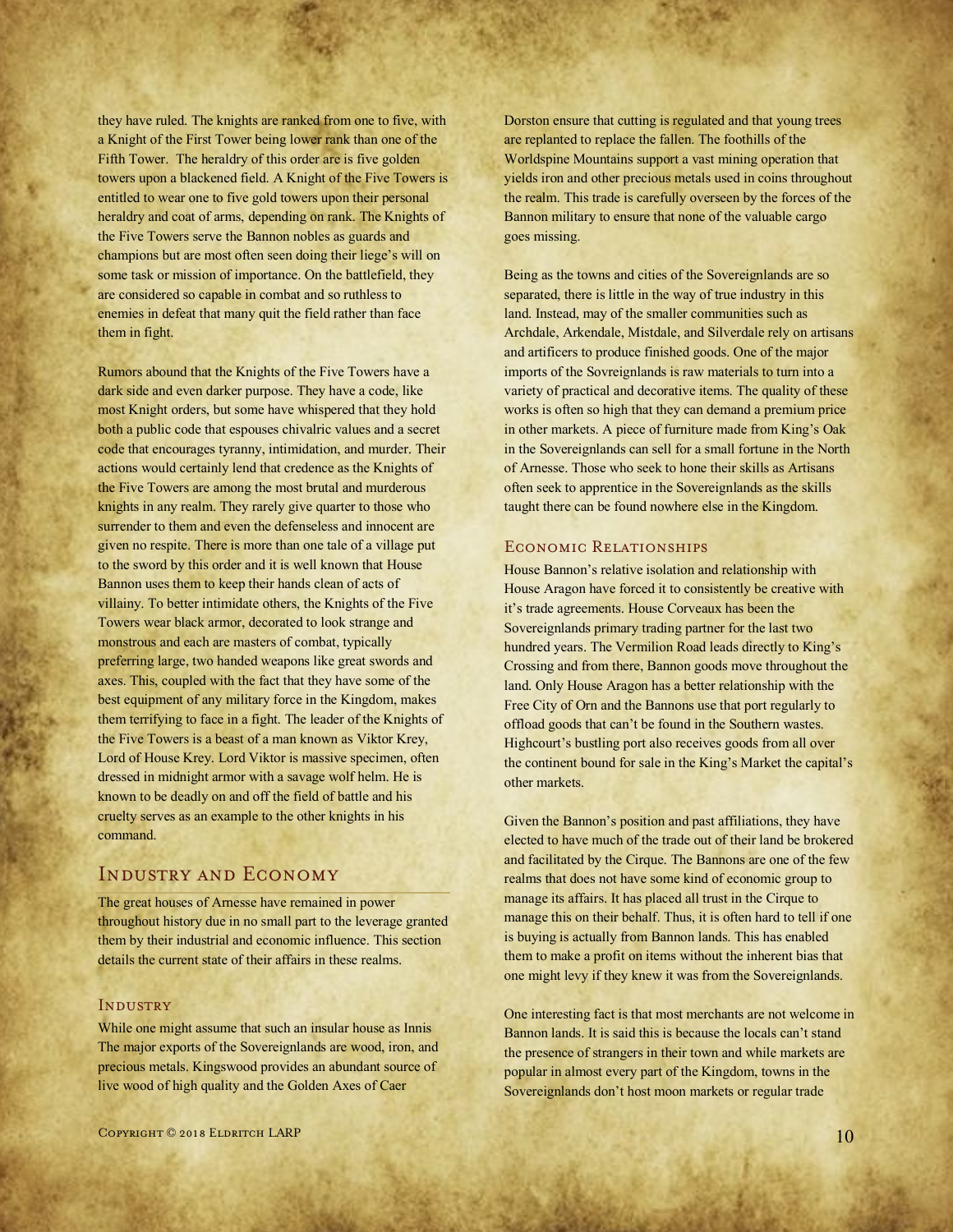gatherings. The Cirque has managed this by sending special caravans every month to the major trade hubs to collect goods. This caravan is known as the Royal Coaster and is guarded by a renowned mercenary company - the Red Wolven.

# THE SOVEREIGNLANDS PROTECTORATE

The Sovereignlands Protectorate rests within the wide valley between the Worldspine Mountains to the North and the Vokun Mountains to the South. The Kingsvale as it is often called is a heavily wooded region and dominated by by three major forests: the Kingswood, which is by far the largest, Wolfwood, and Hartwood, far to the West and North of Highcourt. The Hartwood is also considered the King's personal hunting ground and home to Cardington Manor, the King's private Summer estate. Those found in the forest without leave of the Crown are punished harshly. The River Ard runs through the middle of the Sovereignlands and provides a vital trade artery that runs all the way through to the city of King's Crossing in the Midlands. The second largest river, known as the King's Vein, runs South from the Worldspine, through Kingswood and into the River Ard.

Collectively, the towns in the Sovereignlands are called 'The Dales' as many are very remote, isolated villages in heavily forested regions. Even though the noble seat of power may not be far away, many towns developed a sense of autonomy and in many ways their own culture. The people of the Sovereignlands are an industrious lot that can be xenophobic and superstitious when facing outsiders or change. All the Sovereignlands has been divided among the nobles loyal to House Bannon, then divided further into boroughs, each ruled by a castellan administrator who is loyal to the noble owner of that land. A noble often is the ruler of at least two boroughs.

Due to its close proximity to the sea and its rather high elevation, the Sovereignlands can be quite cool most of the year. Being as it sits between two mountain ranges, rainfall is very common during all seasons and the skies are frequently overcast and grey. This can make the region feel a bit dreary and dark. The dale rarely gets very hot during the Summer and on those few days it does, one can often find respite in a cool sea breeze from the coast. Fall tends to be a mild and wet allowing for an extended growing season. The cold temperatures of Winter bring unrelenting, heavy snows. Most towns in the Sovereignlands stock up on supplies as most major routes of trade and resupply are cut off for months. This harsh season increases the general isolation of the region and

it is a struggle to keep even the main roads clear during the Winter. Spring is wet and cool and the snows are replaced by flooding in the lowland wood as the heavy rains combine with melt from the mountains.

### **HIGHCOURT**

The largest city and capital of Arnesse is home to approximately four hundred thousand people. Within lies High Keep, the seat of power in the Kingdom as well as the Grand Court, where most of the duties of running Arnesse are carried out. The Apotheon, home of the Apotheca, and the finest library in the realm, rises high against the skyline. The city is divided into quarters with the wealthy and privileged living on a raised rocky outcropping above the city in either the King's Quarter or the High Quarter. Surrounding the wealthy on the lower tier is the Artisan's Quarter, the Low Quarter, and home to the poorest residents of Highcourt, Beggar's Alley. The River Ard actually runs through a part of the lower city and is criss-crossed by a number of bridges, the greatest of which is the Rose Bridge. One of the largest markets in Arnesse sits between the Artisan's and Low Quarter - the King's Market, bringing in goods from all over the continent for trade and sale. Sitting at the far end of a deep, natural harbor the city's ports are always busy, ensuring that Highcourt is not only the seat of power but a one of the major trade hubs in Arnesse.

#### **SILVERDALE**

The next largest town in the King's Vale is a located along the Vermilion Road where the River Ard meets the Lyonesse River. Home to forty thousand people, it is a major trade hub, collecting goods from the surrounding dales and towns for shipment East along the Vermilion Road. The Cirque has a strong presence in Silverdale, hosting a second Guildhall run by a Ringmaster known as "Fingers" Gillan. Clara Bannon, daughter of Lawrence Bannon, Lord of Caer Dorston, serves as the city's castellan and is known as a capable administrator and a fair individual. But she has been plagued by rumors of torrid extramarital relationship with "Fingers" Gillan and that he has convinced her to let the Cirque have their way with the town. She has denied any wrong-doing but the growing criminal element and crime rate does not make her look good. Some fear it's only a matter of time before the King personally intervenes. Silverdale is an anomaly among towns in the Kingsvale, it is a fairly open and even cosmopolitan town that is quite welcoming to outsiders.

#### **LANTON**

To the North and East of the Kingswood lie the Silver Hills, home to a vast mining operation that helps ensure the wealth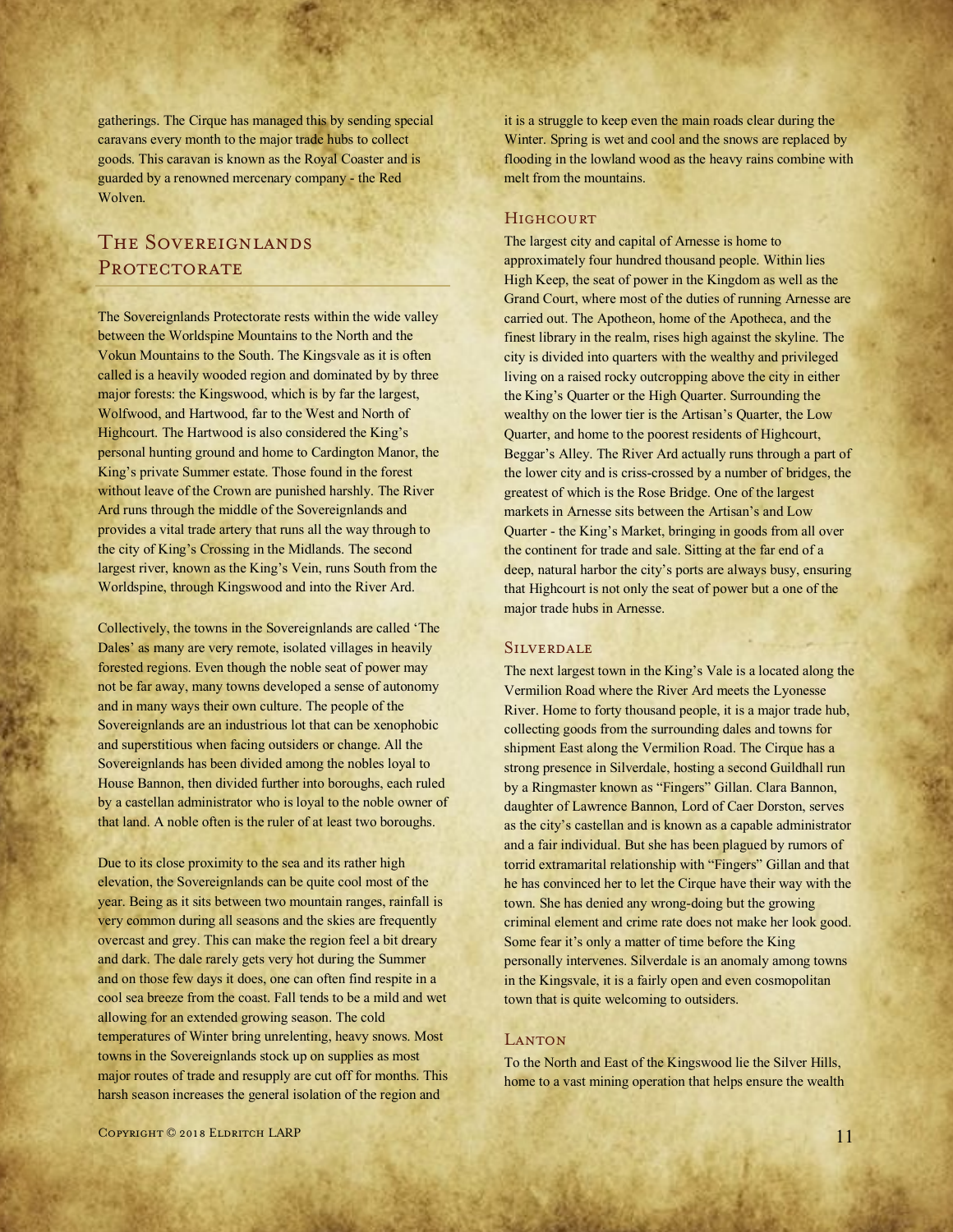of House Bannon and the Kingdom. This town was once the site of the famous battle between Giles I and the now king, Giles II which saw the latter rise to the throne by defeating and executing his father for witchcraft. This area is ruled by the Lord Astor Cornwall and has recently been a source of unrest and rebellion. Some have said that it was Aurorym agitators that have stirred up the populace, but Lord Cornwall's own son recently led an armed insurrection against the Kingdom which was brutally put down by the Lord of Coventry, Arthur Bannon. The King has ordered Arthur Bannon to remain in the region and Lanton is now an occupied city under martial law, ensuring that it's silver and goods will continue to flow to the Kingdom's coffers without issue.

### Two Rivers

Sitting at the junction of the King's Vein and the Widow's Wash, Two Rivers serves both as a collection hub for outbound trade and an intake for goods bound upriver to Coventry Castle, Silverheart Castle, Arkendale, and Archdale. This town is ruled by the Catherine Blackwood, the Lady of Caddock Tor. Two Rivers is less of a town and more of a work camp where goods are transported, sorted, and stored. Serfs laborers make up most of the population and are often treated poorly. The Blackwoods are harsh masters and have appointed a castellan from the Knights of the Five Towers named Ser Killian Ironhand who ensures that the required work gets done, no matter the cost. While there is coin to be made here, there are also dangers. People go missing on a regular basis and rumors abound that black market uses this place to gather slaves for sale. This town also sits amid the Whispering Marsh and it's said that not a few are claimed by the whatever horrors lie with the depths of that fetid bog.

#### **HOLLOWMERE**

Founded in 729, shortly after Giles I ascends to the throne Hollowmere sits on the border of House Bannon and House Richter lands, just on the edge of the Vale of Shadow. In 742 a border dispute errupts between House Richter and House Bannon when a surveyor claims that the dividing line between their territories was incorrectly drawn. Both sides are unable to come to a resolution, tensions rise, and both sides send armies to the area. When House Bannon moves to occupy the town, the Richter army moves to block them and what results is the Battle of the Vale, a bloody multi-day battle that costs the lives of over four thousand soldiers on both sides. The Richters, unwilling to continue the bloody fight for territory, meet and agree to a new dividing line that splits Hollowmere in two along the river known as the Dread Run. House Bannon owns the South bank and Richter the North. Hollowmere is the gateway to the Vale of Shadow and the

Annwyn. The people living there have made the best of living so close to their neighbors and in some ways this has brought the almost ten thousand residents closer together. Given the long tradition of craftsmen between both Houses, this is one of the best towns to find a particular item. The Annwyn presents an interesting quandary for House Bannon in that the only way it can get goods out of Hollowmere and the Vale of Shadow without paying tax to Houses Richter or Blayne is down Dread Run and into the sea. If they do not ultimately control the Annwyn, they could be taxed for sending goods through that territory as well.

#### The Reverie

Sitting amid the Worldspine Mountains, little is known of this place other than that it is the home of the Sisters of the Fayne Moirai. It is said there are three great stone pillars there which are sacred to their order. The wise know that to travel there uninvited to is to likely never return and all manner of tales and stories are told of the mystic and forbidden rites which are practiced high in the mountains on moonless nights. Few have seen the Reverie and even fewer have lived to tell the tale or are willing to speak of what they saw.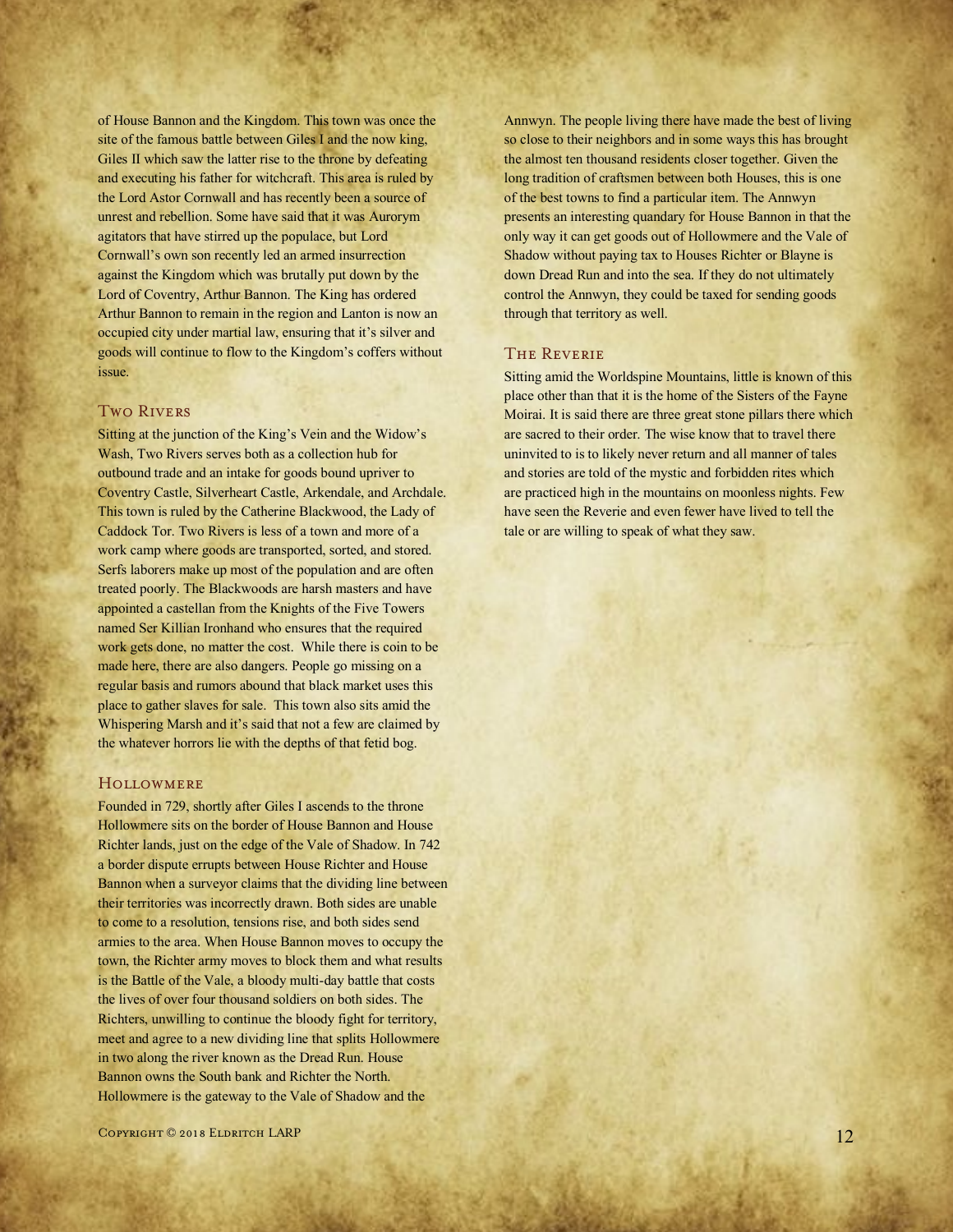# Bannon High Houses

## House Bannon of Cadwyn

Castle: Caer Cadwyn Ruler: Charles Bannon, Lord Paragon of the Sovereignlands and Warden of the West Fief: Wolfhome Motto: "Never Yield"



Home of the Lord Paragon, Charles Bannon, Caer Cadwyn is the ancestral home of House Bannon and has been for the better part of over seven hundred years. Located along the Western Coast of Arnesse it sits above a sheer cliff several miles from the Coast Road leading into Highcourt from the South. Caer Cadwyn has the distinction of being the closest castle to Highcourt and also one of the largest fortresses in all Arnesse. The castle is said to be unconquerable or at least the cost to take it would be more than most lords would be willing to pay in time, resources, and troops. From here, the Bannons administrate the Kingdom and the Sovereignlands. Caer Cadwyn also impressively overlooks the sea, making it only able to be attacked from one direction and giving the surround an impressive view of the majestic cliffs and the ocean hundreds of feet below. The only notable town in Wolfhome is Falder's Kray. Once a small fishing village it's position near the Coast Road and Highcourt have seen it grow into a major source of seafood. Fish and crabs are popular in the Sovereignlands, especially in the West, and the markets of Highcourt are filled with some of the finest seafood in Arnesse. Wolfhome is also a noted vacation destination for many in the Kingdom. Its proximity to the Grand Court,

natural beauty, and mild Summers have encouraged many to build manors that are often used only a few months out of the year.

#### House Bannon of Dorston

Castle: Caer Dorston Ruler: Lawrence Bannon, Lord of Dorston Fief: Eistwald Motto: "Our Roots Run Deep"



Lord Lawrence is descended from the bloodline of Lord Nathaniel Bannon, brother of the late King Richard III. The Lord Lawrence is an aging nobleman who is known for his patience and wisdom. He is also known to be a bit of a perfectionist to the point where if something is not as he wants it, he can fly off the handle. He is the Lord of Caer Dorston and have been given ownership of the fief known as the Eistwald along the Vermilion Road and West of the Gatewatch. The land is rich in timber and the Lord of Dorston has focused much of his attention on foresting. He formed a group known as the Golden Axes, who serve to gather lumber as well as ensure that the land is revitalized for future cuttings. Lord Lawrence is also the ruler of the town of Silverdale, one of the wealthiest villages in all the Sovereignlands. He assigned his daughter, Lady Clara as the Castellan of the town. Lady Clara is known to be young and very ambitious. It's also rumored that she's involved the Bannons in quite a bit of the Cirque's less than legal business and that she's sleeping with the head of the Cirque in Silverdale, a man named "Fingers" Gillan.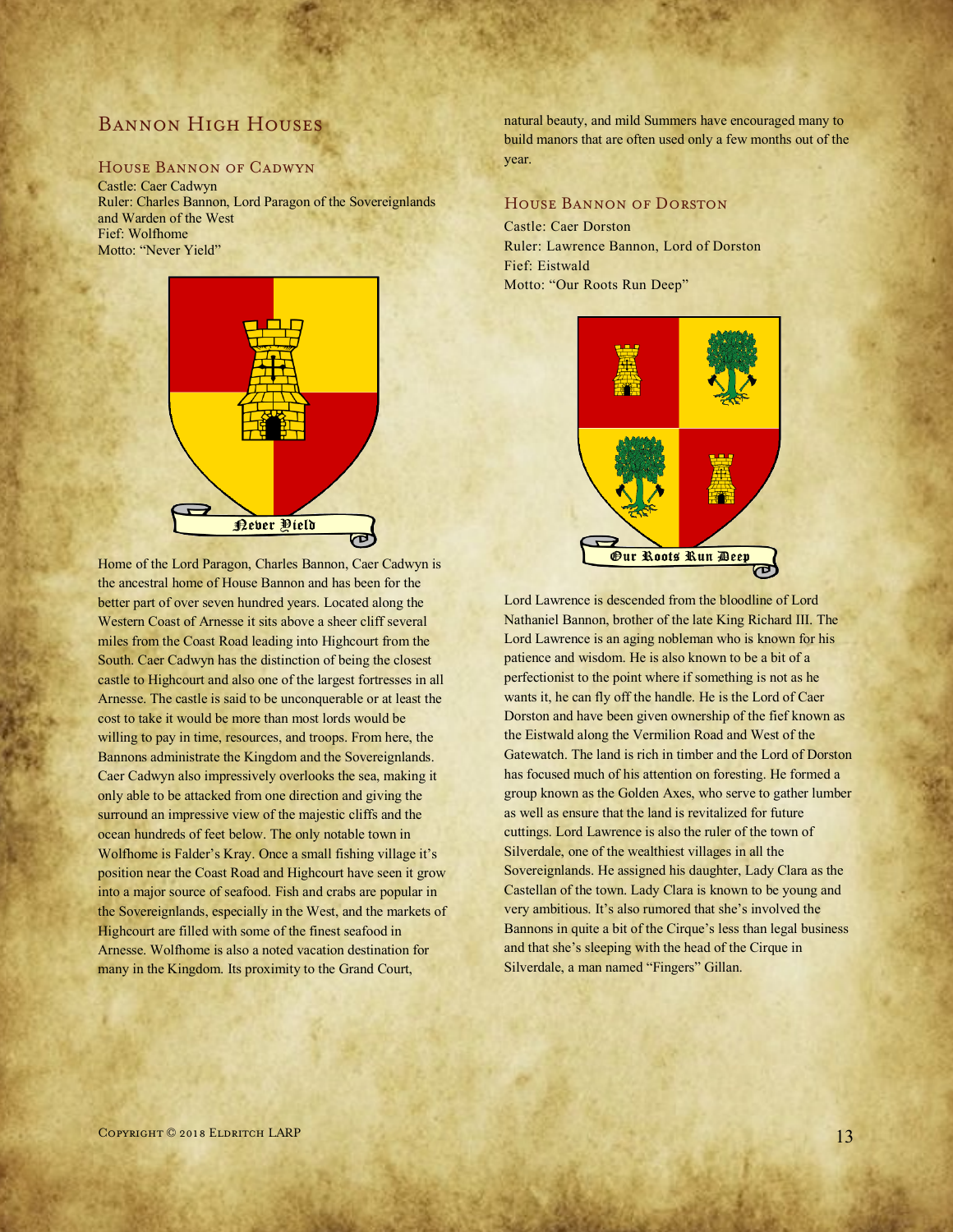#### HOUSE BANNON OF COVENTRY

Castle: Coventry Castle Ruler: Arthur Bannon, Lord of Coventry Fief: Northwall



The Bannons of Coventry are descended from the line of Queen Margaery Bannon and the Lady Margaret Bannon, daughter of the King Richard I. Since the death of King Edwin I in 692, many blamed their line for the Bastard War and the ensuing chaos that followed and the House fell out of favor with the throne. It is only in the last five years that the star of Coventry Castle is again on the rise. Lord Arthur Bannon was given the Lordship upon the death of his father Henry Bannon and made the bold decision to convert to the Aurorym faith. He was welcomed with open arms by the King and in the years that have followed, Arthur has been given increasing responsibility and command in the King's armies. There are persistent rumors that the King is seeking a potential replacement for Sir Blake Bannon, the son of the Lord Paragon, if he does not convert. The Bannons of Coventry control the fief of Stonewall and the town of Archdale, a place well known for its high-quality textiles and jewelry. Stonewall sits at the edge of the Northern Barrows, supposedly haunted hills where the tombs of

the long-dead kings of ages past now lie.

#### House Marston

Castle: Lyonhall Ruler: Edward Marston, Lord of Lyonhall and Warden of the South Fief: Lyonesse Motto: "Forward Unto Glory"



House Marston is a High House ruled by the Lord Edward Marston, a renowned horsemaster that has grown the Lyonesse into one of the primary sources of cavalry for House Bannon's armies. House Marston makes no secrets that it hires and uses retainers from Corveaux lands to increase the quality of its horses. There is said to be a running rivalry between House Marston and House Perryn as to who has the finest steeds in Arnesse. This rivalry extends to tournaments and has even turned from a friendly competition to outright violence when one side's honor is questioned. There are also persistent rumors that the Perryns have even stolen horses from Marston lands to increase the quality of their steeds, but no one has ever been able to prove this. Lord Edward is also the Warden of the South and as such he is is charged with the primary defense of the borders into Tarkath. Mounted outriders on patrol are a common sight in the Southern Barrows and along the Aurean Road. Those who pass through these lands are often subject to inquiries from Bannon forces as to their nature and business. Those from Tarkath face a lot of scrutiny and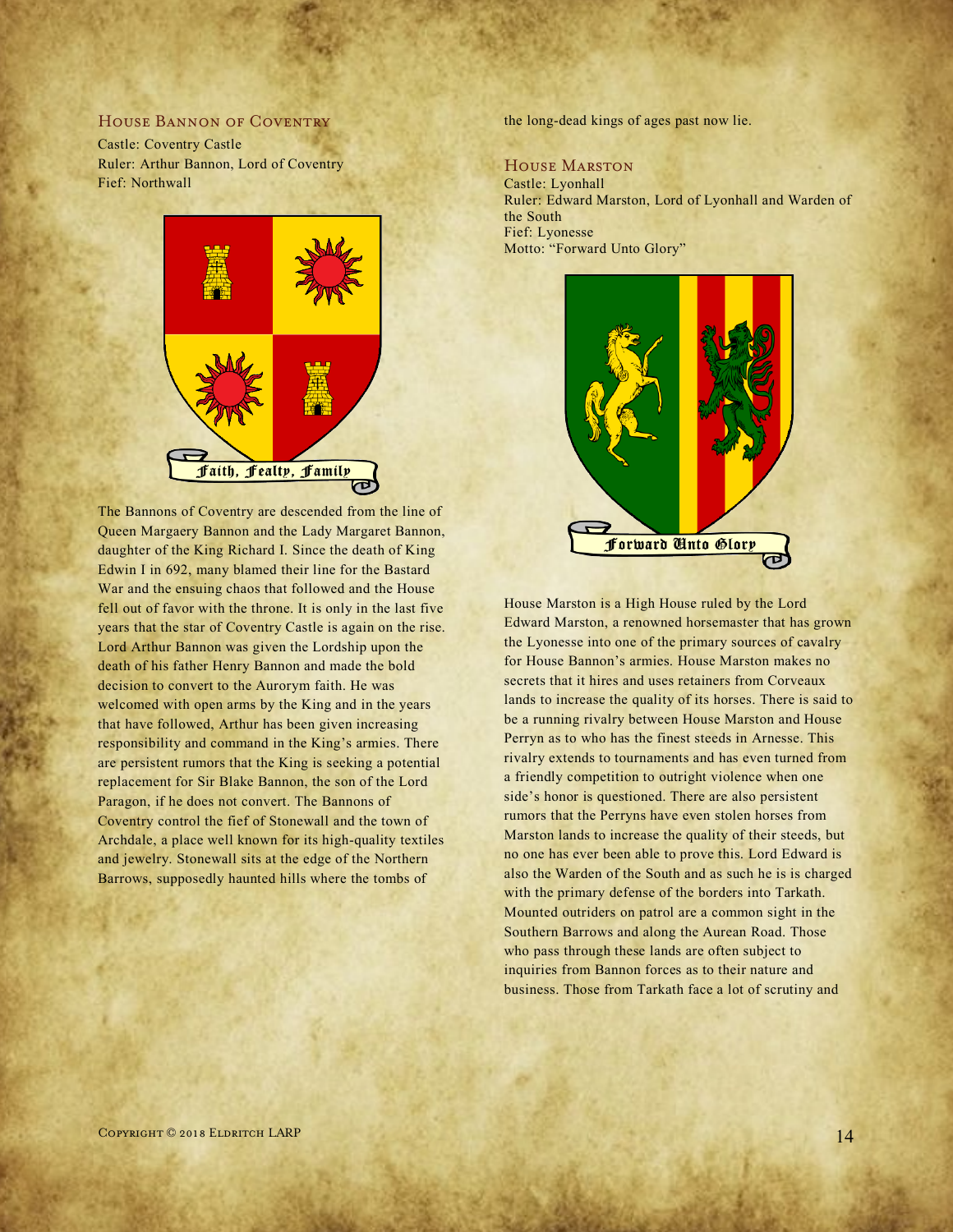the real risk of being turned back.

### House Blackwood

Castle: Caer Caddock Ruler: Catherine Blackwood, Lady of Caddock Tor Fief: Caddock Tor Motto: "Our Aim is True"



Catherine Blackwood, or the Lady of the Wood as some call her, is the regent of Caddock Tor and ruler of House Blackwood. The Blackwood family were originally vassals to House Urqhart of the Midlands, but a failed coup sixty years ago against the then ruler of House Urquart, Lady Elena resulted in the family fleeing to the Sovereignlands, fueling rumors that the coup was funded with Bannon coin. Since then, the Blackwoods have proven to be loyal vassals to House Bannon and their archers have been an invaluable addition to the King's armies. The Blackwoods are hunters by trade and oversee most of the fur and meat trade within the Sovereignlands from their castle at Caddock Tor, high above the River Ard. They also control the town of Wolfstone, a small village between the Misty Grove and the Wolfwood. Wolfstone is little more than an outpost during the Winter, but during the Spring and Summer hunting season, it's population grows to almost five thousand, turning it into a destination for hunters and trappers. It is said that Lady Blackwood is the finest hunter in all of Arnesse, better than even the Knights of the Ivy and the Woodswards. Some say that Catherine's beauty hides a darker, sadistic side and that she hosts hunts each cycle of the moon for more lively, human prey. The House's reputation as hunters attracts the wealthy from all over the Kingdom to come to Caddock Tor and have a

Blackwood guide take them into the Wolfwood seeking one of the great stags that live there.

#### House Hawthorne

Castle: Hawthorne Hall Ruler: Roderick Hawthorne, Lord of Hawthorne Hall and Warden of the North Fief: Shadowvale Motto: "Always Vigilant"



House Hawthorne's a noble family in it's last days. Led by the aged Lord Roderick Hawthorne, this house has been plagued by tragedy in the last twenty years. Once the Shadowvale was well protected by the Hawthornes, trusted by King Giles I to guard Bannon's holdings in the North. But the locals say that a darkness has come to the Vale of Shadow and brought with it the chill winds of death. Several years ago, Lord Roderick's son and heir, Darion was killed under mysterious circumstances while on patrol. A Hexen from the Hearthlands was called in to investigate and from what they could tell, the young Lord and his knights came under attack by some mysterious force that they were unable to defeat. Lydia Hawthorne, Roderick's daughter, died to a strange wasting sickness that same year. The long, cold Winter of 760 took the life of the Lady of Hawthorne Hall, Lena, but it is said her true cause of death was a broken heart. The ghosts now outnumber the living in that ancient manor and Lord Roderick himself has slipped into a deep depression; an ennui that few can rouse him from. The King has contemplated replacing Hawthorne, but his inaction indicates he may merely be waiting for old Lord Roderick to die. Speculation has circled as to which noble would be brave enough to take the seat of a house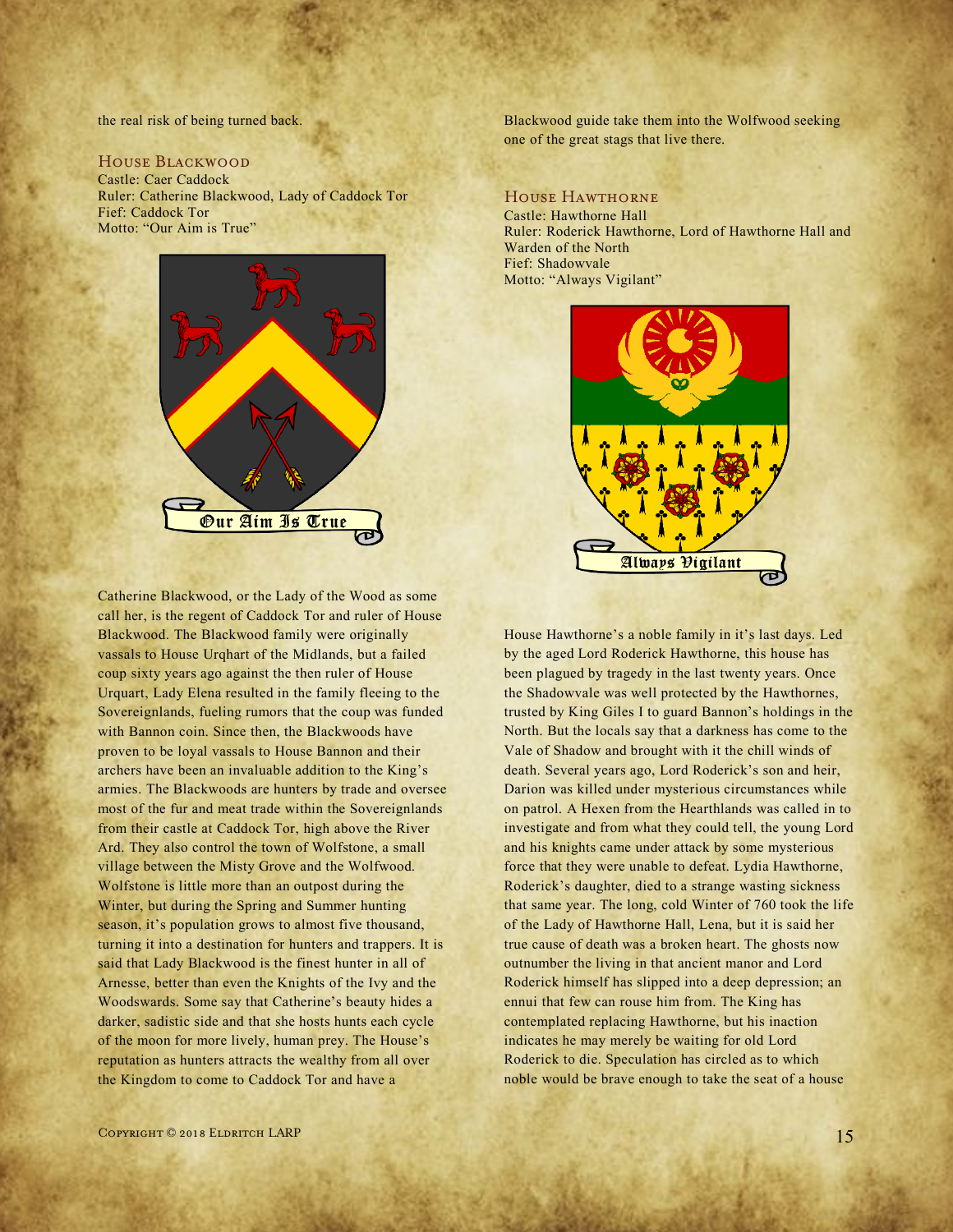that from all appearances seems to be cursed.

#### HOUSE HOLT

Castle: Caer Stormholme Ruler: Victoria Holt, Lady of the Watch and Warden of the East Fief: Eastwatch Motto: "Guarding the Way"



House Holt is the newest noble house in Bannon lands and was formed by King Giles II after his coronation. It is led by Lady Victoria, once a Knight of the Five Towers who distinguished herself on the field of battle of Lanton, earning the nickname the Black Banshee for how much death she brought to the field. Lady Holt is aging, but she is said to still be one of the finest blades in all Arnesse. It is not uncommon for students to come from all around to seek training from her. She formed a group of knights known as the Wierguard whose duty is to secure the Vermilion Road in and out of the Sovereignlands. The Wierguard also is tasked with collecting a road toll from all travellers. Eastwatch has been embroiled in a bit of controversy of late and Lady Victoria's allegiances to the Lord Paragon Charles have come under some scrutiny. Despite her early loyalty to Giles II, it is said that the Lady Holt has some private reservations about the Aurorym faith and thus has become more loyal to the Lord Paragon in recent years. This has caused some friction with her neighbor Lord Cornwall in Caer Weatherstone. Lady Victoria and Lord Astor also do not get along well personally and there is a concern that the Eastern Sovereignlands is one misunderstanding away from an all-out conflict between

the two noble Houses.

# House Laurent

Castle: Silverhart Castle Ruler: Evelyn Laurent, Lady of Silverhart Fief: Silverhold Motto: "Honor, Duty, Valor"



House Laurent was once the First House in Bannon lands. It was the home of a line of great knights that leads back to Sir Tristan Laurent, the King's Blade, who's legend and skill were rivaled by few others. But history has not been kind to the Laurent family. Once Silverheart was a place of renown and valor, a castle where legends were born. In recent years, the house fell on hard financial times when Giles II discovered that Lord Valmont Laurent was skimming silver from the mining operation in the Silver Hills. He took the mining operation from the Laurents and gave it to House Cornwall. Lord Valmont paid for the treachery with his life and his heir and daughter, Lady Evelyn Laurent has struggled to restore the family's good name. This effort is complicated by the fact that Arkendale is still headed by a powerful and corrupt castellan appointed by her father named Hugh de Vec. He does not see eye to eye with the Lady of Silverheart and he's influential enough that removing him from power is not easy. In the hopes of winning favor with the King, Lady Evelyn converted to the Aurorym faith and has been encouraging her people to do the same. Given Lord Cornwall's recent fall from grace in the eyes of the King, Lady Evelyn sees this as her chance to restore Laurent. She has also opened up talks with Lady Victoria Holt, and given how they both feel about Cornwall, this has further fueled speculation that the Sovereignlands is poised for a potential civil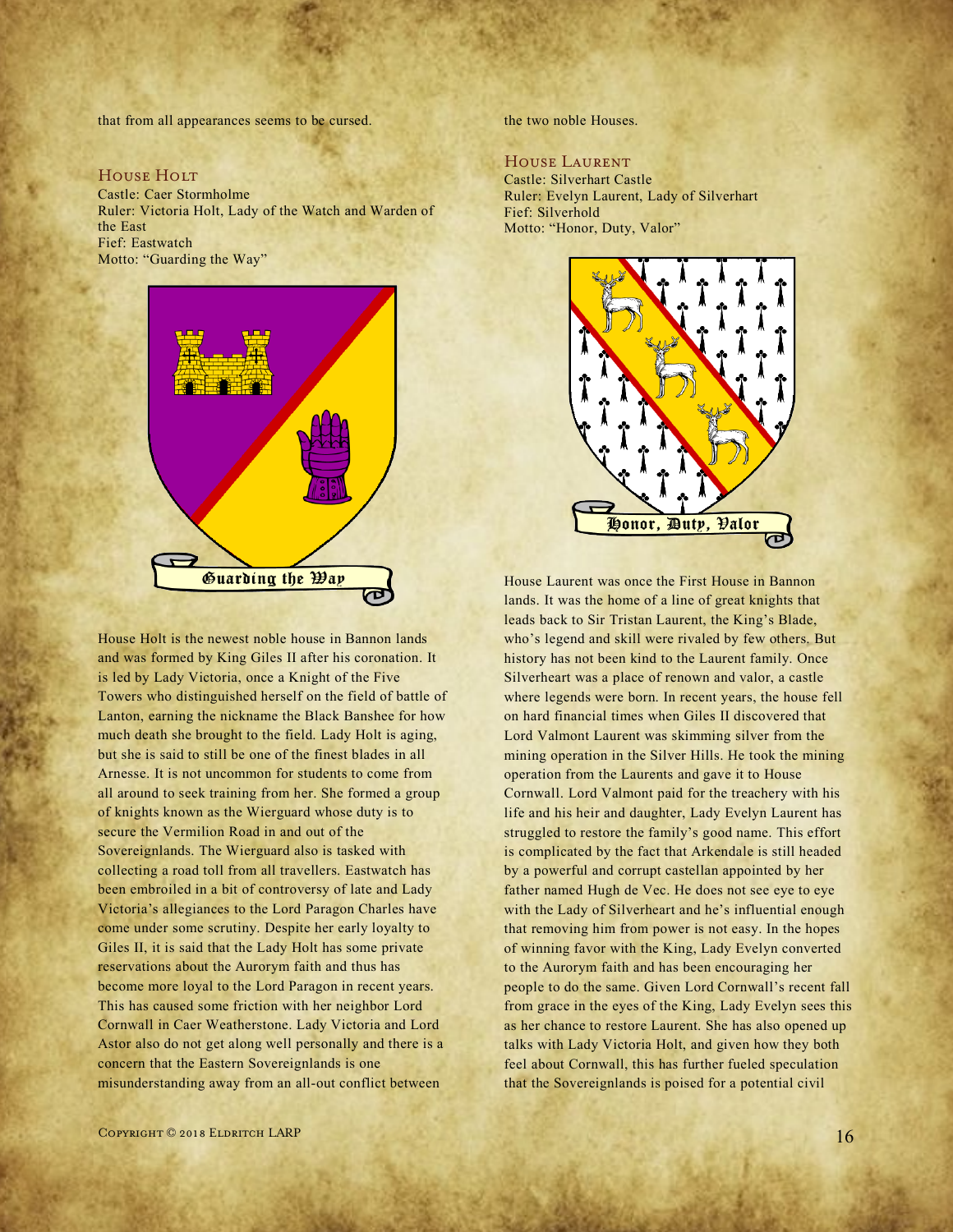war.

# House Cornwall

Castle: Castle Weatherstone Ruler: Astor Cornwall, Lord of Weatherstone Fief: Highroad Motto: "Loyalty Unto Death"



House Corwall rules the Northeastern section of Bannon lands including the Silver Hills and the town of Lanton. When the forces of House Blayne allied with Giles II and defeated his father at the battle of Lanton, many Blayne stayed behind and chose to make their home there. They founded a chantry which has grown to be the largest in the Sovereignlands. Lord Astor Cornwall was the first Bannon noble to convert to the Aurorym faith shortly after King Giles II took the throne and his lands have become a haven for the Aurorym. This earned him a great deal of favor King Giles II. So much favor that when the King discovered that Valmont Laurent was skimming extra weight from his silver yield, he awarded the right to oversee that operation to the Cornwalls. This made the Cornwall family very wealthy and by proxy the town of Lanton prospered. All was going well until Cornwall placed his son, Alion as the castellan of Lanton. While there, the young man was heavily influenced by radicals rumored to be Aurorym and was convinced to try to start an armed uprising to annex Higheoad as part of House Blayne. Alion raised an army of two thousand soldiers, mostly peasants supported by mercenaries hired with silver from Bannon's own mines. The force was defeated by Arthur Bannon, Lord of Coventry Castle and Alion was put to death for treason. The King expressed his displeasure at Lord Cornwall by

ordering Lord Arthur into Lanton to occupy the town in the name of the King. Lord Arthur has the town under martial law and is now overseeing all mining operations until Giles II can decide where the Cornwall family's allegiances lie.

# THE TRADITIONS OF BANNON

# House Legends

#### Banyn the Brave

Stories are told of Banyn the Brave, a legendary hero and the greatest general to have ever lived. Banyn waged war against the ancients in times long forgotten and was never defeated in battle. It was Banyn that led the forgotten tribes out of the darkest age and made the first settlement within the city of Thrantis. Banyn is said to have passed great wisdom and knowledge to the early men, allowing civilizations of old to flourish and grow into mighty kingdoms. The blood of Banyn the Brave is said to have coursed through the veins of Miles Bannon, First Lord and the founder of House Bannon.

### THE RUINS OF HIGHCOURT

It is said that the seat of power in Arnesse, Highcourt is built upon the ruins of a city even more ancient. If one travels deep into the sewers of Highcourt they might find the entrance to long-lost catacombs filled with deadly traps and other unspeakable horrors. At the heart of the catacombs is said to be a labyrinthine maze, the heart of which is the prison for some unspeakable, evil from the dawn of time. Tales abound of intrepid adventurers travelling to the undercity of Highcourt in search of treasure and wealth only to never been seen again.

#### The Dragon, the Hawk, and the Wolf

A myth is often told of the dragon, the hawk, and the wolf. In the story, the mighty warrior Aras conquers the throne of his brother and condemns the king's daughter, Lisena, to live as a virgin. Lisena is visited by the God Critas, the Eldarch who makes her with child. When she gives birth to triplets King Aras is enraged and sends the children down the river Ard in the hopes they are killed by the waters. Spared by fate, each of the three is taken in by a fabled creature of Arnesse and taught to be a great warrior. When the three siblings meet and try to overthrow King Aras, two of them fail to defeat him. It is the son, Edryn, trained by wolves, who unites his sister and brother to defeat the wicked Aras. Edryn, son of the wolf, is acknowledged by his siblings to be the greatest leader among them and takes his place as the rightful ruler. House Bannon claims lineage to the line of Edryn and use it as a symbol of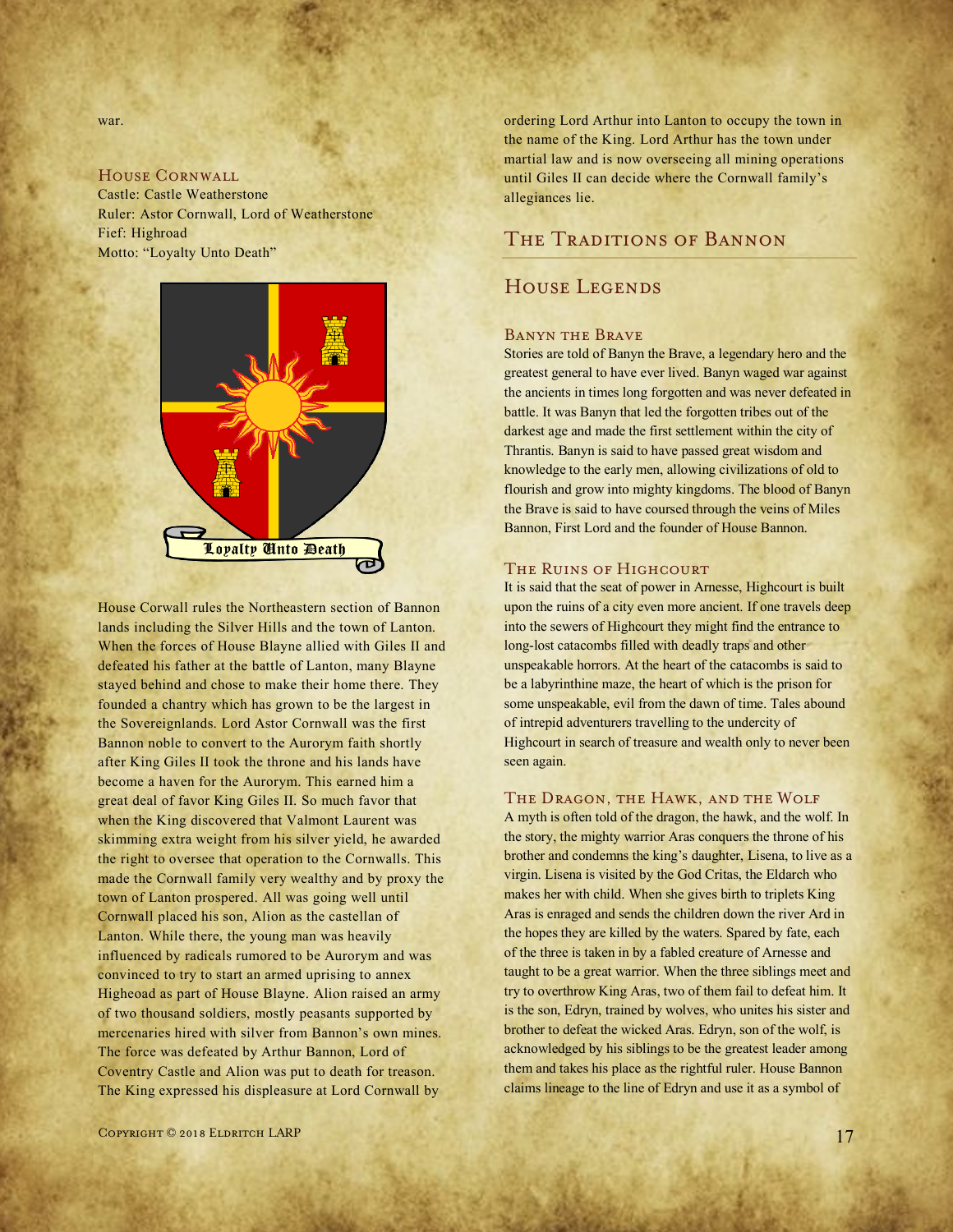their right to rule over the other great houses such as Corveaux and Aragon.

#### The Blade of Kings

In the days of and myth, long before the Age of Kings, a mighty blade was forged from the shards of Angrist, the World Hammer. This legendary sword would come to be called Auranthis, the Blade of Kings. It was said to have only been able to held in the hand of a true and rightful sovereign and used only in the defense of their Kingdom. Auranthis was known to have been wielded by Banyn the Brave as well as the First King, Edryn Wolfson. No one knows what happened to the sword or where it went, but it has not been seen in centuries. Quite a few believe the weapon was never real in the first place and is only a story. Auranthis was said to have a mystic connection to the land and legends say that when Arnesse is most in need, it will appear again and find its way to the hand of a King who will lead the people out of the darkness.

# House and Guild Relationships

The Age of Kings has marked a new era for Arnesse. Each great house struggles to maintain its power and legitimacy through navigating the mazes of power. This process has led many to form unlikely alliances with old enemies and make new and bitter enemies where before there were none. The following details the current state of each relationship as they correspond to this faction. This informaiton is to be taken as in-play by you and other members of this faction.

#### HOUSE RICHTER

It is said that the road to the throne passes through the Dusklands and the Bannons long ago found this to be true. Bannon nobles know that in order for a monarch to gain and hold the crown, they must have the backing of the Richters. As much as it pains them to admit it, House Richter's army is likely the only one that could best the Bannons on the battlefield. Fortunately for the House of Kings, the Richter's have been a very reliable ally for centuries. This alliance has largely been cemented by the fact that the Richters have been well paid in gold over the years, but it has also been secured through marriage; Richter blood has been infused into the royal line a number of times. The current Lord Paragon, Charles Bannon is married to Sabine, sister of the Lord Paragon of the Dusklands, Hawken Richter.

Despite this, the Bannons know that the Richters will only back winners and for now, they are winners. They are well aware that if they were ever to stumble, they may not be able to rely on the House of Iron. This was demonstrated less than a decade ago when it was said that Giles I had an agreement with House Richter to join him at the Battle of Lanton, a move that would have almost surely secured victory over his son, but when the time came for the armies of the Dusklands to join battle, they were nowhere to be seen. Giles I lost the battle, the throne, and his life. The Bannons know that in order to keep power, they must ensure that the Richters support them. Twenty years ago, as the Dusklands struggled in the wake of the explosion of the Shardmount, Bannon gold and supplies were quick to help that realm. King Giles II has also turned a blind eye to House Richter's aggression in Western Thornwood, despite pleas from other houses to stop those attacks. Some in House Bannon are extremely concerned that King Giles II's growing level of unpopularity with the people could be enough of a sign of weakness that the Richters may break their ties and back a stronger contender for the throne. Worse yet are the rumors from the Dusklands that some of his vassals are dissatisfied with Lord Paragon Hawken's rule. Given their recent aggressions this could mean a war in the North, a civil war within House Richter, or both. The Richters were always a reliable, constant source of stability. To see them potentially slipping into chaos is as unsettling as it is dangerous.

#### House Rourke

Outwardly, there are few Houses who claim to dislike the lawlessness of the Rourke's more than the Bannons. The monarchy has made many declarations denouncing the crimes and piracy committed on the high seas and is frequently offering bounties for Rourke Captains. No Rourke is welcome in the Grand Court and it is said that if a Rourke sets foot on Bannon soil, that foot will be forfeit.

Privately, matters are a bit different. The Bannons know the Rourkes are easy to pay to do a task that one does not want talked about. For the last half a century, the rulers of Bannon have kept some number of Rourke Captains quietly on their payroll. In exchange for coin and leads on ships to raid, the Rourkes have dealt with numerous threats and rivals to the throne. While they have dealings, this is purely a business transaction and the Bannons have kept this fact extremely quiet for fear of how it would look publicly. House Bannon would treat House Rourke poorly in public but in private seek them out if a less than legal matter needed to be handled. The Bannons would never trust a Sea Lord beyond the fact they will generally uphold a deal if well paid. Even then they have realistic expectations that even if paid, the Rourkes may not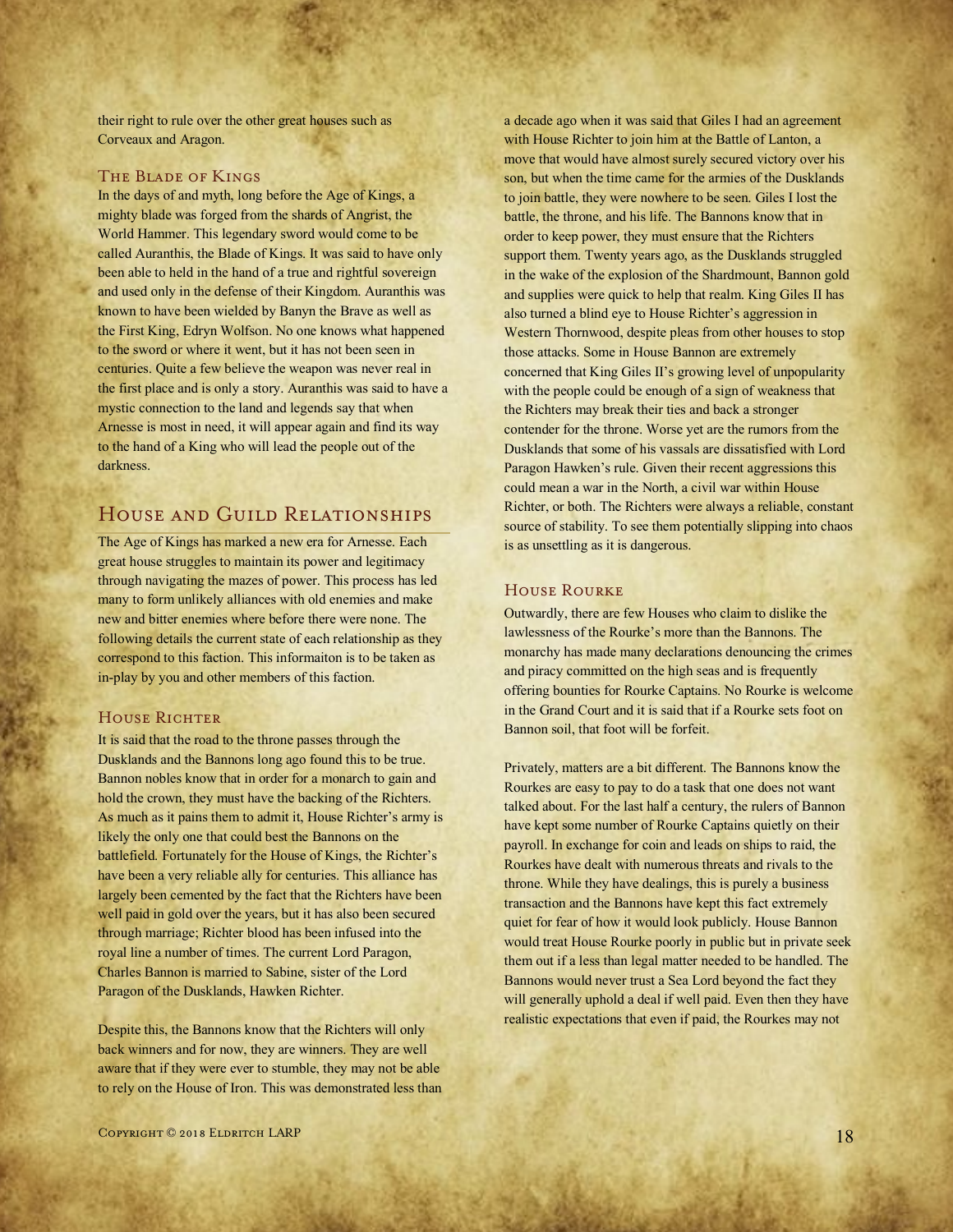uphold their end of the bargain.

## House Corveaux

If there is a single House in Arnesse that House Bannon trusts, it likely is Corveaux. Primarily this is because the Bannons know the rulers of House Corveaux are a very honorable lot and hold to their word faultlessly. This is a fact that the House Bannon rulers have used to great effect over the years to secure House Corveaux's aid and backing. House Bannon kings and queens have married into the Houses of Corveaux for centuries and apart from a few times in history when various rulers have had disagreements, these two have acted largely in each other's best interests. To put it simply House Bannon expects that House Corveaux and its vassals will be loyal to the Crown as they have always been.

This is not to say that House Bannon is naive on the fact that House Corveaux may never be disloyal. King Giles II made his displeasure with House Corveaux clear when he took a large swath of their land and created the Hearthlands Protectorate in 451 A.S. Giles claimed this was because of the humiliation suffered by his mother, the Lady Rosalind, when House Corveaux allowed Lady Elysande and Lady Alice to marry his father, Giles I. This chilled relations between the two Houses, a chill which has persisted given that the Corveaux family has yet to accept the Aurorym faith. As a result Giles II has made few efforts to rekindle relations with their long time ally.

#### House Blayne

House Blayne is a fairly new alliance for the Bannons and it has caused a fundamental fracture in the House of Kings. The very ideas that House Blayne represents flies in the face of the traditional way that the Bannons have done things for centuries. The very concepts that the Aurorym preach are a threat to the way the Bannons keep power and control. Yet, King Giles II has made a very convincing argument to his vassals and family that times in Arnesse are changing and that the Aurorym not only represent a religion, but a changing mindset among the people. He's argued that the Bannons can resist this tide or they can be swept away by it. This has forced many within the house into the uncomfortable position of having to choose if they should support change and the Blayne family or stand by the traditional values that have been in place for as long as any can remember.

Those who do not favor House Blayne are quick to cite that their blood is thin and that they regularly marry or promote those of common stock. With some, it is hard to find what they dislike more about the Blaynes - the fact that they are

religious or the fact that they would never deign to dilute the Blood of Kings by marrying into their family. Ultimately, how House Blayne is treated depends on what side of the argument one falls. Those who back the King and his Queen are ardent supporters of House Blayne and many have already converted to the Aurorym faith. They are doing all in their power to ensure that Giles II has a long reign and that the Aurorym faith becomes a power in Arnesse. Those who cannot fathom any alliance with the Blaynes sit in another camp entirely. Most Bannons in this camp are doing their best to avoid the topic of how they feel on House Blayne in the hopes that it will be dealt with by some outside force. Giles II has made a long list of enemies and they feel it's almost certain that one of them will see him taken care of, thus opening the door to restoring the balance in the family. Even those Bannons who feel this way would not treat House Blayne poorly in public as they fear of retribution from the King. Also, it would make their family look weak by revealing there is any division in the Bannon ranks.

## House Hale

House Bannon has its second closest relationship with House Hale. The Hale family was founded ages ago by nobles of Bannon and Corveaux that traveled North to domesticate the clans of Everfrost. While they were successful in their mission to subjugate them, time and exposure to the harsh ways of the North have changed those once refined Southern nobles into something very different. Still, the words that bound House Hale and its vassals in service to House Bannon are as true today as they were centuries ago. So long have these words held true that the Bannons simply expect the Hales to serve loyally. The whispers are that the Hales are little more than dogs to their Bannon masters and those whispers are not far from the mark. The average Bannon noble will expect that a member of House Hale will do what is asked of them and that they will do it without question. House Bannon often takes advantage of the Winter Lords' reputation for violence and cruelty as many nobles will cower at the very threat of facing a Hale army in battle. The Bannons often bind Northmen into long-term oaths that take advantage of the Hale's propensity for almost faultlessly honoring their word.

But not all has been as it always was. In the fight for Giles II to take the throne from his father, Giles I, the forces of House Hale rose up and joined the rebel army against the forces of the Crown. This took many by surprise as House Hale has always been loyal to the King. How or why this happened is unclear, but it has left many in House Bannon now wondering exactly how loyal the dogs are to their masters. Giles II's focus on affairs at home have cast his gaze far from Everfrost.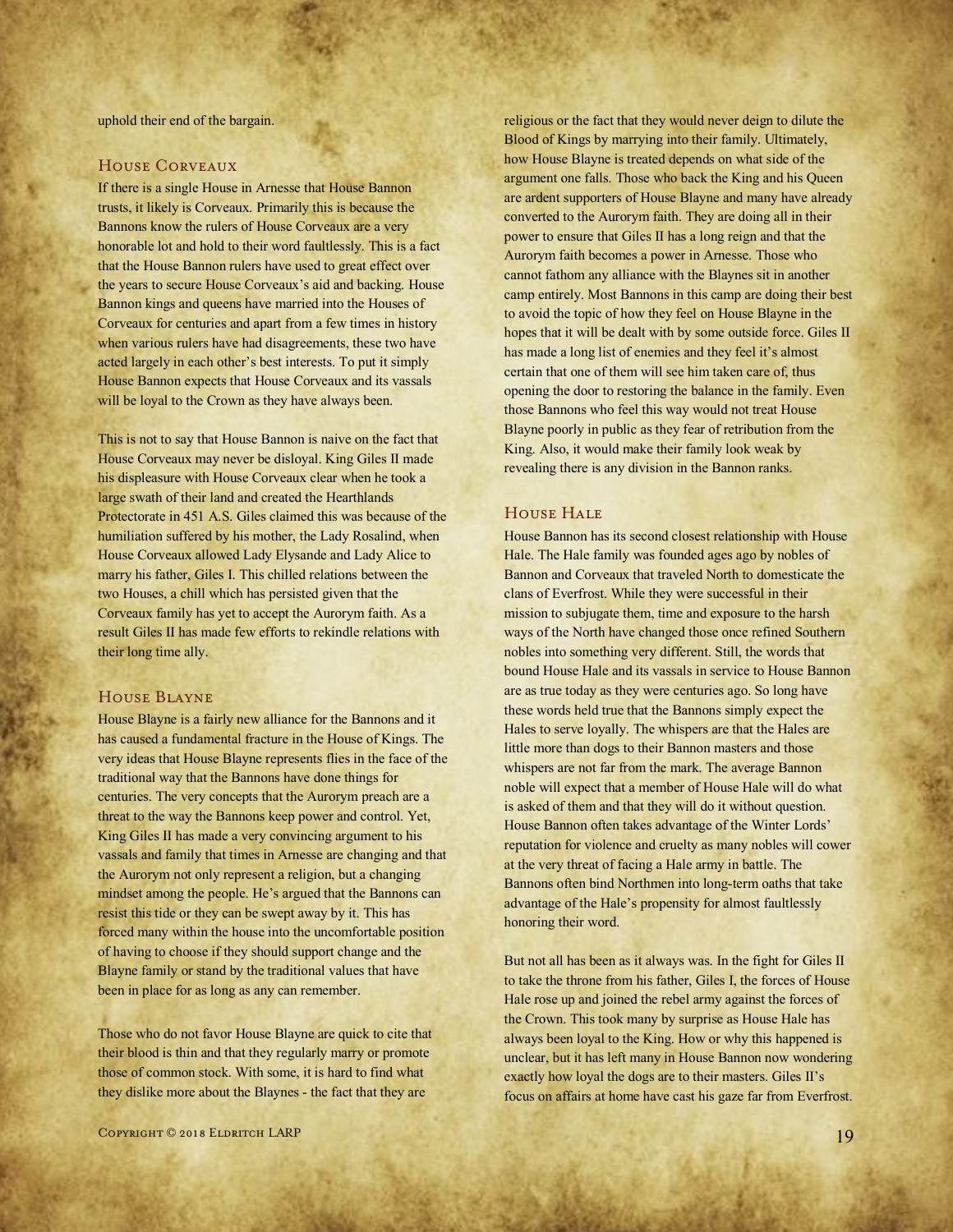Little has been heard from the Winter Lords save that the Fayne Moirai were recently dismissed from the service of Lord Talbot Hale and replaced by a bone witch known only as Ynglinga. A long-held fear is now beginning to be realized the courts of the South. That this decision is the first sign that the Winter Lords have finally turned their back on the ways of the civilized world and embraced the savagery of the ancient clans.

# House Innis

Members of House Innis have a long-standing and confrontational relationship the Bannons. This has been offset by the fact that in House Bannon had occupied Innis lands for the better part of a century and a half following the Great War and during that time sowed much of it's nobility with their own blood. This led to many unions between loyal Bannon and Corveaux nobles and formerly disloyal Innis nobles. The result was whole family lines that are loyal to the monarchy.

The Innis have now been restored to a Great House but the Bannons know that there are elements of House Innis that hold a deep animosity toward the Kingdom's rulership as a result of years of oppression. It's also is no secret that House Innis is looking for ways to improve it's standing among the Great Houses. Most Bannons will treat the Innis cordially and well as long as they make their intention to remain loyal to the Crown clear. That still does not mean any Bannon will trust or seek to empower a member of House Innis to any authority or position where they can do them harm. It's likely that any Bannon leaders would seek to gain as much information as they can on the inner workings of the Innis in their local region to ensure that they were not seeking to return to their wayward, rebellious ways.

## House Aragon

House Bannon has no love for Lords of Tarkath. The Snakes of the South have long slithered into the affairs of the Northern Lords and if the Bannons had it their way they would see Aragon and it's vassals exiled from the Kingdom, even if that meant losing Tarkath. But this is not a practical as the Aragons are a popular lot and have a great deal of political sway in courts of the North, mostly purchased through drugs in other exotic items that have proven extremely popular with the wealthy of the Kingdom. They have massive influence with the halls of the Apotheon possibly the mostly highly trained army in all the Kingdom. While the Bannons have proven they can soundly defeat the Aragons in the past, they also know that Tarkath cannot be invaded by an army. Should they go to war, Tarkath would become an neigh unassailable base of operations with which they could harry and harass the

Sovereignlands. Worse yet, they would likely be joined in that war by the Free City of Orn, a longtime ally of House Aragon. Trade from the South would grind to a halt, crippling portions of the Kingdom.

Unable to directly confront their foe, the Bannons are forced to play a game of cat and mouse with the wiley Aragons. The snakes are schemers and unafraid to use poison or the blade to resolve a matter, making them a dangerous adversary. To date, the Bannons have put an end to every attempt House Aragon has made to seize power and while they likely can't eliminate their foe, they can see that they never gain the upper hand. The goal of House Bannon is to get House Aragon to show it's hand and then be ready to counter them. All in House Bannon assume that a Lord or Lady of Tarkath has a plot they trying to further. The challenge is getting them to reveal and being sufficiently prepared to deal with the consequences. Once the snake has shown itself, it is easy for the mailed fist of House Bannon to crush it.

## THE APOTHECA

The Apotheca has long been a source of frustration for House Bannon. The Magisters are extremely useful. Their skills with lore, healing, apothecary are a boon to any noble that has them by their side. But the Bannons also know that the Apotheca's largest benefactors are two houses that wish no good for them - the Aragons and Innis. So this leaves most Bannon nobles in the unenviable position of having to decide how close to bring a Magister to their plans and their household. The very real fear is that any Magister could be a spy for their rivals and while this isn't even terribly common to be the case, the Bannons sense that the Magisters are playing some kind of longer, larger game with Arnesse.

Regardless, House Bannon employs the Apotheca, much like other Houses, but they tend to keep them more at arm's length and, in general, trust them less than some other houses might. The Bannons would be more satisfied with the Magisters if they could make them swear an Oath of Fealty, but the Guild Compact protects any Guildsman from having to swear an oath, save those sworn to their own group or order.

#### The Fayne

The Kings of Arnesse have rarely not had a Fayne by their side and no House in Arnesse is closer to the Sisters of the Fayne Moirai than House Bannon. There are some who speculate that this is because the House of Kings is a position of authority, but the Bannons feel that the connection runs deeper. Often, the Sisters of the Fayne have provided the Bannons with unique insight that have allowed them to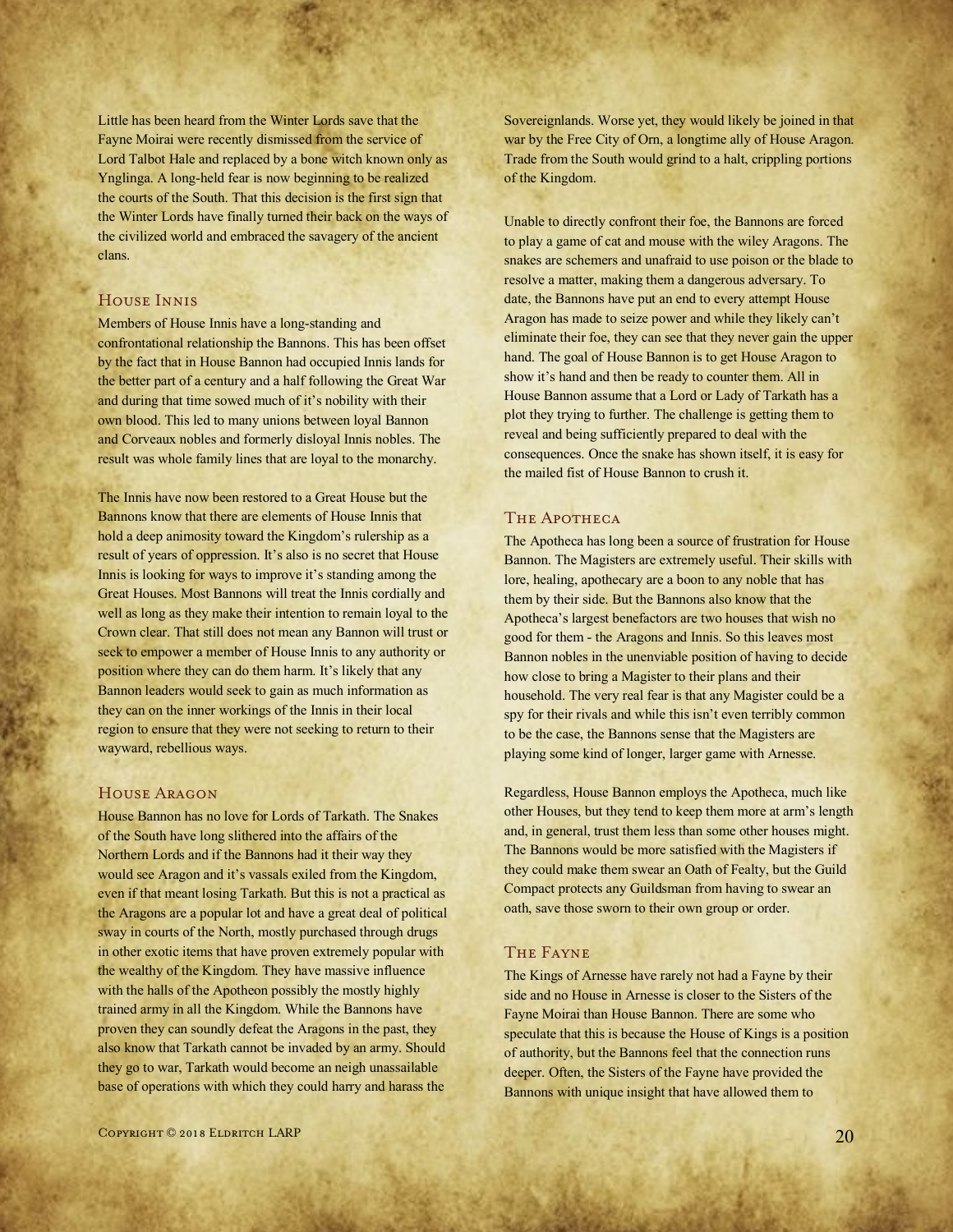maintain their edge over rivals. In a world where a House's power and status are reflected in the number and rank of Fayne that a House has in their service, the Bannons have more sisters in their service than any rival by quite a number. Even House Bannon's High Houses often have full cabals, a privilege that is normally reserved for Great Houses or very wealthy and powerful vassals. It is rare for a noble of Bannon to been seen going anywhere without a Fayne or two by their side. They serve as a noble's advisor, counselor, bodyguard, and it is said, occasional lover. Each noble's relationship with their Fayne is different and each has different expectations.

The Fayne Moirai are relied up by many nobles, but the Bannons have an almost manic level of obsession with their visions. Call it paranoia or superstition, but House Bannon rulers insist on 'Consulting the Fates' when faced with even small decisions. This can create issues as Fate is often not clear and prophecy can make more questions than they answer. More so than any faction in Arnesse, the Sisters have earned the trust of the House of Kings due to years of loyal service and proving they have the interests of the Bannons in mind. If you believe the tales, this began with an ancient tie that monarchs have with the Fate. Stories are told that even the great Kings of old such as Eldryn Wolfson were counseled by powerful Oracles that gave them special insight into the workings of Fate. Other noble Houses tend to frown on how much the Bannons rely on these soothsayers to determine their course of action, but the House of Kings looks upon those leaders who do not consult the Fayne Moirai and listen to their words as too weak minded to understand and use the powerful augury and wisdom that comes from their lips.

In very recent years, with the ascension of the faith to a place of prominence among the Bannons, the Sisters have found their roles in the Grand Court increasingly marginalized. King Giles II is well aware of the narrow rope he walks and while it has been extremely subtle, the King has relied less and less on the consult of the Sisters and more and more on that of his wife and the priests of the Aurorym. It began with the appointment of the Lord Patriarch to the King's Council and there are very real fears that soon, the Fayne could find their roles in the King's Court reduced in a much more public way.

#### THE CIRQUE

The Bannons long ago learned that trying to run a trade empire and manage a kingdom would be virtually impossible. Therefore, they invested heavily in their relationship with the Cirque. In the earliest days of the monarchy, the Cirque was granted a monopoly on all trade and commerce by the throne. The Bannon kings since then have maintained this monopoly in exchange for preferential treatment. The arrangement is

further enforced by the fact that the Cirque brokers most of the Bannon trade in and out of the Sovereignlands, gaining a significant cut of the profits. While both sides of this deal have been made immensely wealthy as a result, they are aware that the king's generosity here is merely to ensure that all trade and commerce is regulated by a single source that the Bannons have some control over.

The Bannons and the Cirque have a mutually beneficial relationship but neither of them are under the illusion they are friends. The Cirque is far too shady for the Bannons to trust them or even publicly call them friend. The leaders of House Bannon have made it clear that because their dealings with the Cirque are very public that House Bannon will not be involved in any manner of illegal trade or the black market. House Bannon has also made it clear to the Cirque that while they can look the other way now and then, they will take action against illegal activity as they see fit. This has not always sat well with the Cirque, but the Bannons know they need to keep themselves well and clear of appearing to be both political tyrants and morally compromised. In recent years, King Giles II's morality laws have placed an unusual amount of pressure on the illicit markets in Arnesse, a point that House Bannon knows is causing friction with the Cirque.

## The Hexen

For all their uses, the Hexen largely move beneath the notice of most of House Bannon. Given that the order itself is barely a force in politics, the Bannons to see them as largely a sect of very specialized mercenaries. Most Bannon leaders would know and call for a Hexen if there was some threat to their land that could not be dealt with through traditional military means. That Hexen would likely be well paid and then sent on their way.

Given the increasing number of reports of unnatural creatures coming out House Hawthorne's lands near the Veil of Shadow, the Bannons have had to employ the services of the Hexen more than in previous years. This has brought more Hexen into the Sovereignlands and while the people of the Kingswood are distrustful of strangers, these lone warriors have managed to earn the trust of many local towns and villages with their heroics. The Sovereignlands has been conditioned to love heroes and their ability to deal with monsters and protect the innocent has won the hearts and minds of many. Moreso than the sermon of any Auron, this has made enough of an impression among the Commonfolk to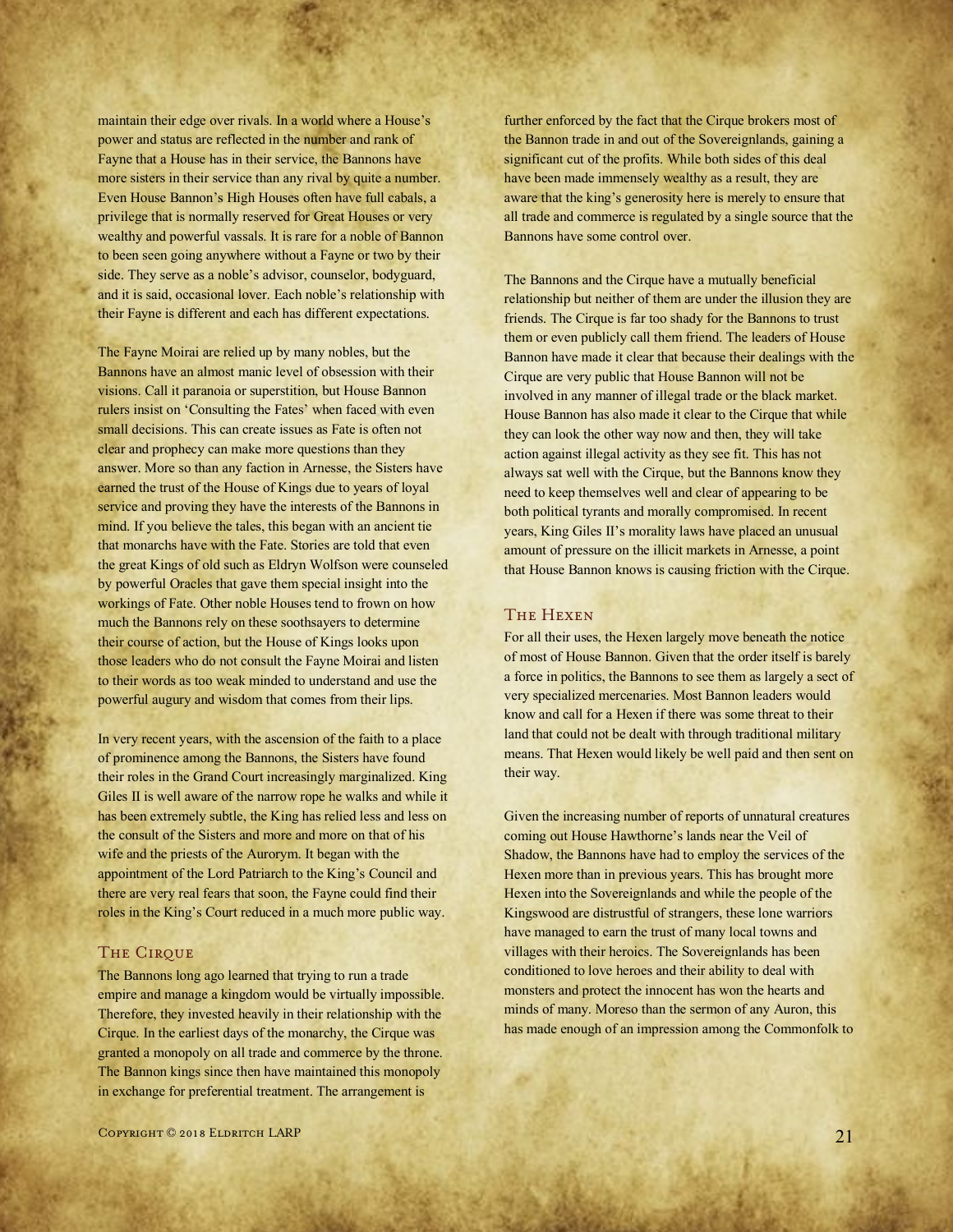keep people interested in and converting to the Aurorym.

#### The Aurorym

Depending on where you sit in House Bannon, the Sovereignlands either has a savior or a real problem: the Aurorym faith. Those who are opposed to the direction of the King and his alliance with House Blayne see the Aurorym as a direct threat to their power. The teachings of Magnus Blayne and the Litanies directly oppose the method of rule that House Bannon has imposed on the people for centuries. Unfortunately for those who feel this way, the Aurorym faith continues to grow in popularity among the people and the King's conversion to the faith and his marriage under the Auspices of Dawn only cemented his popularity among the Commonfolk. While the faith has not caught fire in the Sovereignlands, towns like Lanton and Silverdale already have Aurorym chantries in them and an ever-growing group of worshippers. In the Veil of Shadow, the town of Hollowmere has become a refuge for those plagued by darkness beyond the city's walls. The Aurorym have set up a camp for these refugees where they not only feed and shelter people, but train them to take up arms and defend themselves.

Those who want to see the Aurorym faith spread have to do little more than the show the people that their leaders accept the Dawn. Arthur Bannon, the Lord of Coventry Castle has converted to the faith and reaped the rewards by being promoted to second in command of the Bannon army. Most members who oppose the faith do so in secret and if they are working to undermine it, they are taking their life into their hands. No one in the immediate Bannon family has been arrested yet, but there are very real concerns that the King and those loyal to him will take more serious action, especially if a plot against him is found. When it comes to religion, the Bannons are rapidly lining up on one side or another and it's getting increasingly difficult to sit on the fence. Those who oppose what is going on in the monarchy have been forced to consider the unthinkable: in order to save the very soul of House Bannon they may have to find a way to ally with those very forces which would see it undone and cast down into ruins.

# Playing a Bannon

"*Unlimited power is apt to corrupt the minds of those who possess it; and this I know, my lords: that where law ends, tyranny begins."*

- William Pitt

House Bannon is the House of Kings and their line has been the dominant force in the rulership Arnesse for over three hundred years. Most within House Bannon consider themselves not only capable of rulership but ordained by history and myth to be rulers. Most Bannon associated characters, especially their gentry, will seek leadership roles and expect that others will yield to them. True to their motto, 'Never Yield' the Bannons tend to be very stubborn, rarely giving ground, even if it means great risk or their death. Most Bannon characters are extremely resource driven, meaning their world view is centered around the things being either usable or disposable. A Bannon is rarely generous and is often willing to make any sacrifice to accomplish desired ends.

Having lived in the eye of public expectation for so long, most Bannons are extremely traditional and conservative. In addition, the Sovereignlands are fairly isolated from the rest of the Kingdom and as a result, they tend to not change or adapt quickly. This results in a society that is often very superstitious and distrustful of others. This leads many in House Bannon to become masters at the art of acquiring secrets and keeping them. Many display an unhealthy level of caution that borders on outright paranoia. For House Bannon, maintaining control is a full-time job. Bannon leaders often spend more time sustaining what they have than celebrating new accomplishments. For those who can rise no further the only path forward is down. House Bannon fiercely protects what it has and tries to encourage others to maintain the status quo for the good of the Kingdom.

As rulers the Bannons maintain a rigid circle of control and manipulation that operates on multiple levels. This is highly effective against uneducated commonfolk and is complex enough to still be effective against the most experienced courtier. Outwardly, the Bannons claim to be acting in the best interest of the Kingdom; that they are keepers of the peace and prosperity and without them present, the land would spiral into chaos. This is supported by a series of myths and legends that name the Bannons as the chosen rulers of Arnesse. These stories have been sown among the populace to create dependence and elevate Bannon leaders to heroic status. When none of the above methods work, the Bannons resort to oppression, tyranny, and rule by fear, a tactic at which they excel. It is not uncommon for them to skip more subtle manipulations and skip directly to rule by intimidation.

The Bannons may be tyrannical and manipulative but in general they are not a treacherous or duplicitous lot. House Bannon is generally honorable and holds to its oaths, especially if they are to their advantage. They also are fiercely